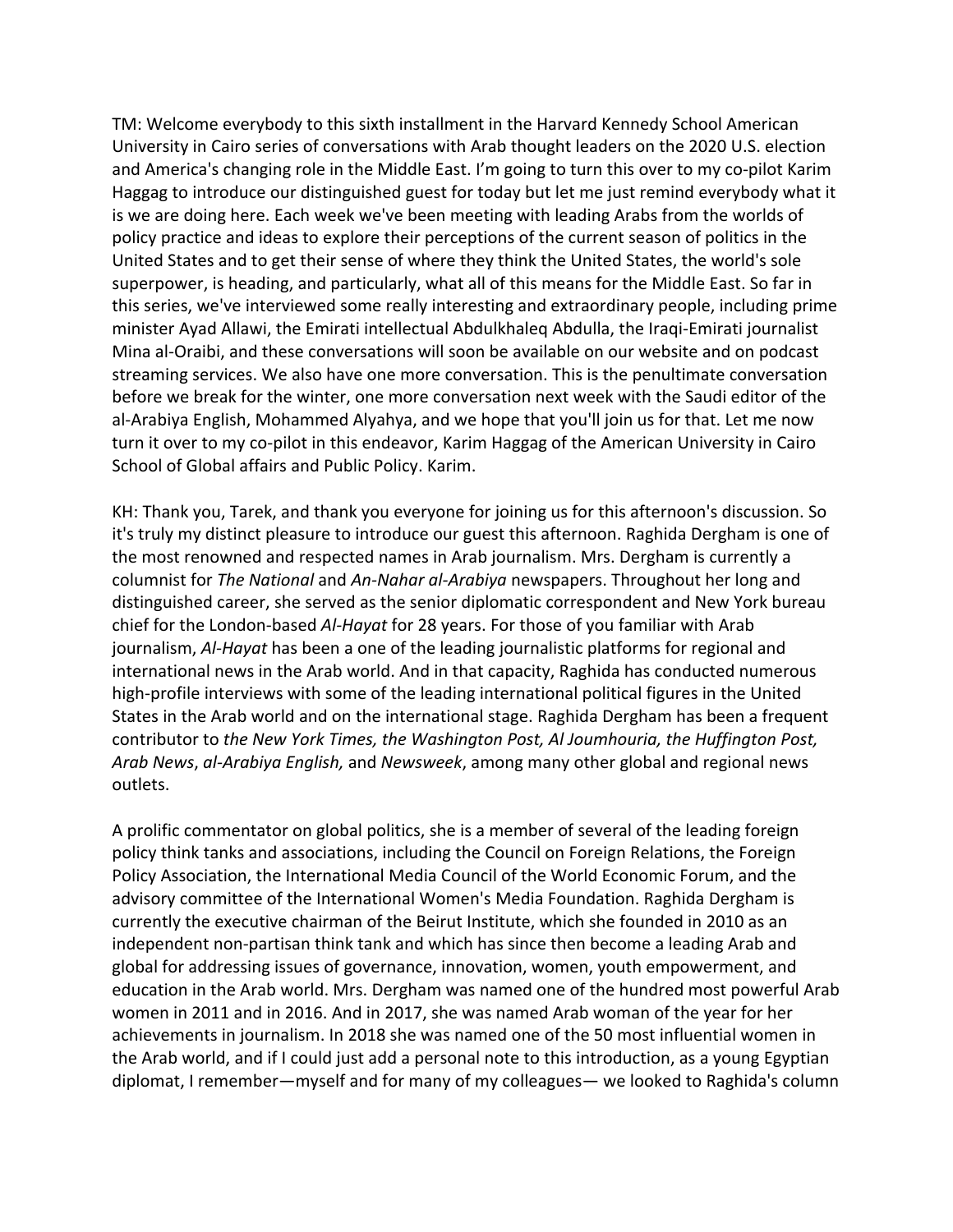in *Al-Hayat* as a source of deep insight and perspective on regional politics and global affairs. So it's really a pleasure to have you with us today.

RD: Thank you very much, Karim. Very generous introduction. You're very kind. Thank you very much.

KH: Thank you Raghida.

TM: Great. So let's get started with questions. So the first question I guess I'll ask is, you know, it seems like we have a clear winner in this election. It's not 100% certain, but it looks like it's going to be a President Joe Biden, inshallah to use his favorite word. How are people in the Arab world processing this development and the broader prospect of Biden administration?

RD: Thank you very much Tarek and Karim for hosting me. I look forward to this conversation, and I will start by absolutely objecting to a one view from the Arab world. I think in the Arab region, we have multiple points of views, normally on many issues, in particular about this issue of the elections of the United States president. Yes there are people who are feeling that Mr. Donald Trump was exhausting, and we need to get something else going for some sort of a normality, if you will. But no. The majority of the Arab policy makers have found in President Trump a relief because President Barack Obama had switched in favor of Iran for many years during his presidency, and he switched away from the traditional alliances with Arab countries, such as Egypt. I must say not only with Arab Gulf states. So there is a little bit of fear and that Biden presidency might bring back an Obama era. And by that, I mean the Obama era embraced Iran in the name of accomplishing the JCPOA, which of course you know this is the nuclear deal that was made with Iran. And in fact, there are people who feel that President Obama turned a blind eye on Syria in a very unfortunate way in order to preserve the Iranian interest in the JCPOA.

So some in this region are afraid that the Biden administration will bring back the Obama and, if you will, the reset. Because when Donald Trump came to power, he did the reset away from what President Obama did. Now there is fear that maybe now a Biden presidency would go back to what Obama had already put in place. Having said all that—and there are others who are being dealing with this in a very sober way— and they're saying well take a look at the facts because the preoccupation of most of the Arab region is about what policy will the United States pursue towards Iran.

So there is now an assessment by some that there isn't going to be an automatic return to the JCPOA only because the team of Joe Biden had already spoken of the necessity of Iran to comply and the necessity to take a look at its regional behavior, and above all, the issue of the missiles, which is quite controversial—the Iranian missiles, which have been pointed out by the Trump administration. So there may be some people who think that it's going to be a quick embrace of the JCPOA, come back with the Europeans. They are going to be very happy about that, join forces, go back. And you know, this is a quick success of foreign policy for the Biden administration. That's one view.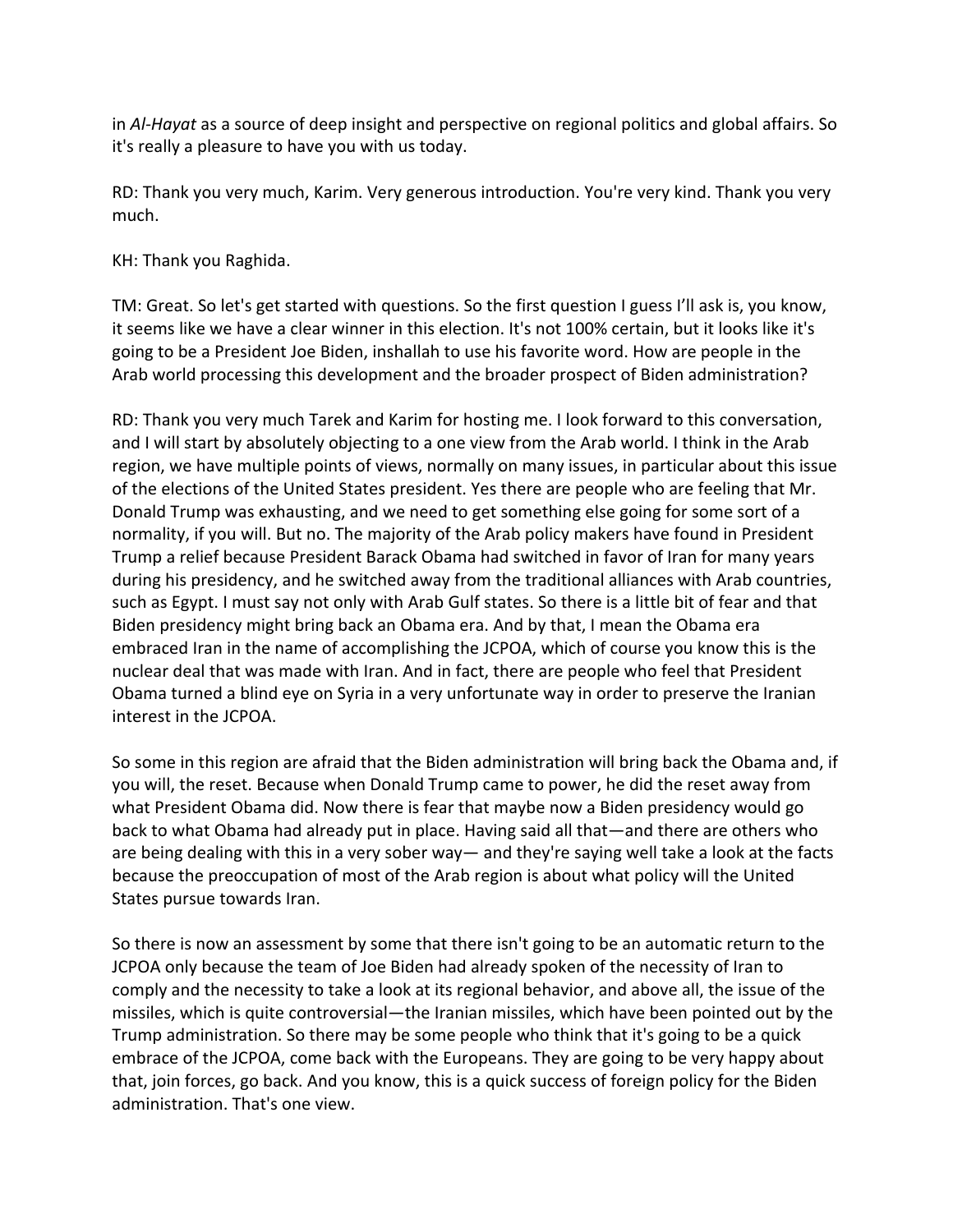But the other view says wait hold on because this is not as easy as it looks. It's going to be much more complicated. They have to square that. The Biden team would have to square between what they have said is required of Iran and how much can they walk the walk and do the talking as far as going back to the JCPOA with the Europeans. And I'll tell you something. What I want to discuss later because I don't want to go too long. Some Russians are rather weary about what the Biden administration would do with Iran, and I say that and please bring this back when we discuss this further.

Secondly, I would point to you that the Trump administration—again I'd like to discuss this a little bit later— may be creating some facts on the ground. From now to January 20<sup>th</sup>, that might make it very difficult for the Biden presidency to go ahead and jump to rescue Iran back from the sanctions. I'll explain all of that later, but I think I should stop now to allow you to tell me what you want me—

TM: Well, no. This is great, and you shouldn't feel the need to render your comments sound bites. But I do have a follow up on this because you started off by chiding us for asking you for a single Arab view. You said there's a variety of views, and then, the best you could come up with is that the Arab view ranges from extreme horror to mild horror. So can you tell me if there is a segment of the Arab elite or mass opinion that is actually happy about this change in American politics?

RD: Let's talk about governments first. I think governments like the Syrian government allied with Iran would be rather happy to get rid of the Trump pressures, whether it is through the Caesar act, Magnitsky act, or etc. because what's going on here is the issue of sanctions. So you would have Syrians, particularly in the government, say, you know, good riddance that the Trump administration would go. You would have in Lebanon, the allies of Iran, Hezbollah and the supporters of Hezbollah, who would also say good riddance. Let's just get rid of the Trump administration because that would mean, from their point of view of sanctions on not only Hezbollah but also their allies in Lebanon. So therefore, the allies of Hezbollah and Lebanon might even entertain the idea that Biden presidency would somehow drop these sanctions, which for me it's foolish. But again, I'll let you ask me about that later.

In terms of the Arab public, look. I mean the Arab public in general—again, this is not fair for me to just to tell you what the Arab public feels. I did not do any survey. But in general, they have welcomed the policies of Donald Trump. Again, in Egypt, because if you remember during the Obama presidency with the Biden vice presidency with Hillary Clinton, if you remember, there was at least a silent blessing of the attempt of the Muslim Brotherhood to take over in Egypt, in Tunisia. And you are an Egyptian. You know better than me, but you would have many Egyptians saying well we don't want that. You have other Egyptians who do want the Muslim Brotherhood to take over in Egypt. But they have at least half of you in Egypt; you don't want that. So that half is not going to be very happy with a fear of the Biden presidency resetting what was reset in terms of the U.S. relations with Egypt. So in Tunisia, I would argue the same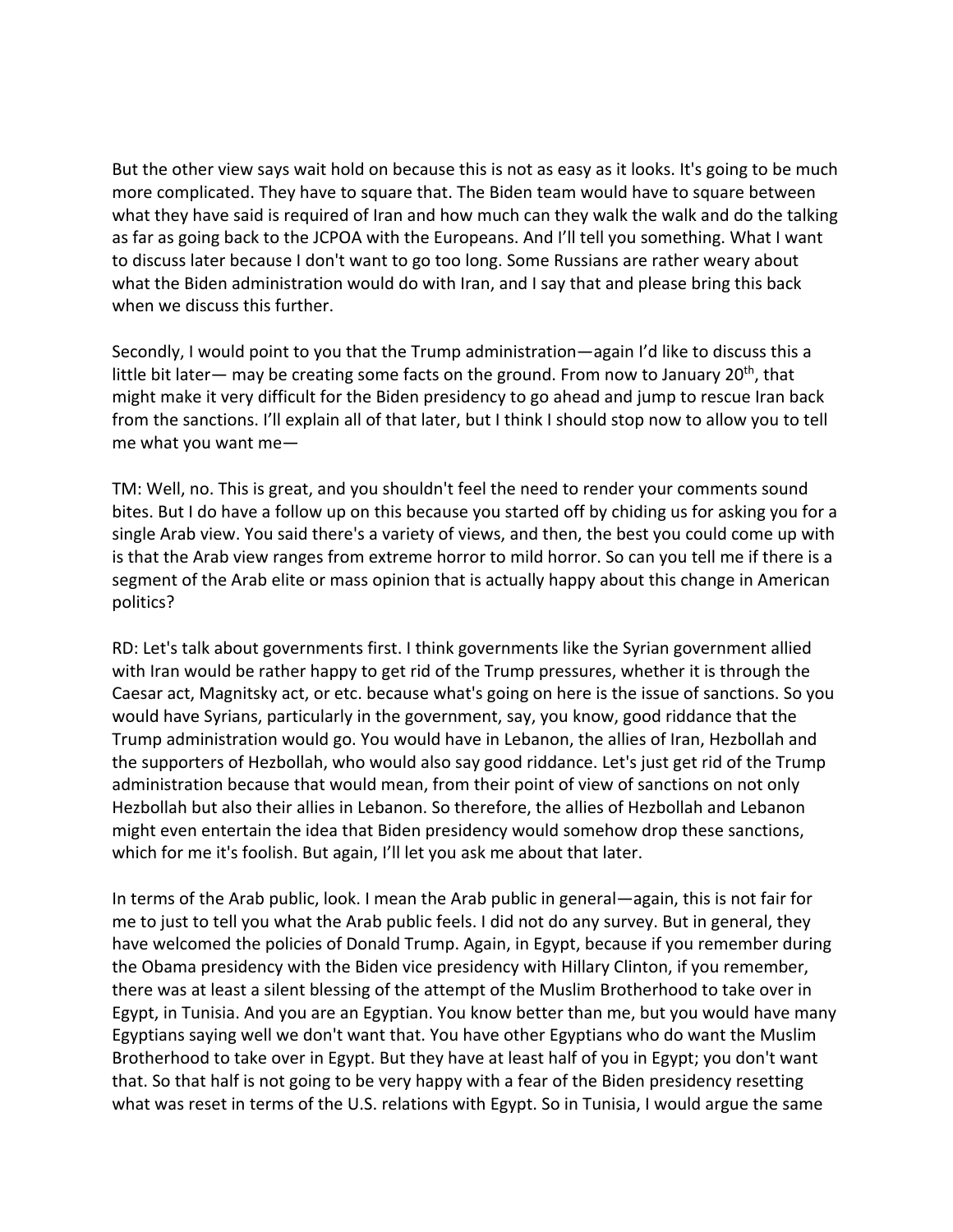that they at least half the population does not want the Muslim Brotherhood to rule. And you could feel that on not only on the streets and the parliament. If you follow what's happening in Tunisia, you will feel it. You will hear it.

And so then, you have the big question of Turkey. Again, we will get back to that, but Turkey being sort of the supporter of the rise of Muslim brotherhood in the Arab region, expansionist Turkey and other areas, not only in the Arab region but as you know, in other places from Nagorno-Karabakh to the Cyprus issue to their contention with Greece. I did chide you, and I will chide you again. There is no one Arab point of view we have, and that's very healthy that we have completely different points of views across the board. But in general, I would argue that there is fear of a return or at least the impression would be that Iran would feel strengthened again and powerful again to the extent that it will implement its project in Syria, in Lebanon, in Iraq, in Yemen. And so for many Arabs, this is an encroachment on Arab geography that they do not welcome. Many most Arabs absolutely admit, as they should, that Iran is a great country, that it is entitled to its greatness within its own borders. But this notion that it is entitled to have paramilitary forces in other countries that report to Tehran, and this notion is really about an absolute erosion of the very principle of sovereignty. So you know, it is not just an emotional thing. It's not about oh we don't want Iran, or we're afraid of the Ottoman return, of Recep Tayyip Erdogan. It is real politick. We're not talking only about the encroachment of ideology. We're talking about felt matters, policies being implemented at the expense at the expense of sovereignty in several Arab countries, including Lebanon, including Iraq, including Syria, and including Yemen.

TM: So just to wrap a ribbon around this. So would you object to me framing your comment as such the only Arabs who are happy about a Biden victory are those who are either in cahoots with Iran or in cahoots with the Muslim Brotherhood?

RD: Yeah but they're both— you know, I mean they both feel those are not—

TM: Not, for example, Arabs who care about, you know, Democratizing their countries or Arabs who might have taken issue with President Trump's statement about Islam, you don't think none of that figures?

RD: Well, I think you summarize what I wanted to say perfectly.

KH: Yeah so Raghida, if it is the reality that the prevailing perception in the region is driven by this anxiety that a Biden administration would mark a return to the very problematic policies undertaken by Obama, you would think that the Arab world—and here I'll be more specific the like-minded countries of Saudi Arabia, Egypt, Jordan, the UAE— that this nucleus of like-minded Arab states would reflect on that period of the Obama administration, draw some lessons, and develop an approach towards the future Biden administration that would align with their interests and the type of regional politics that they would like to see. Do you think that that is happening? Is that taking place?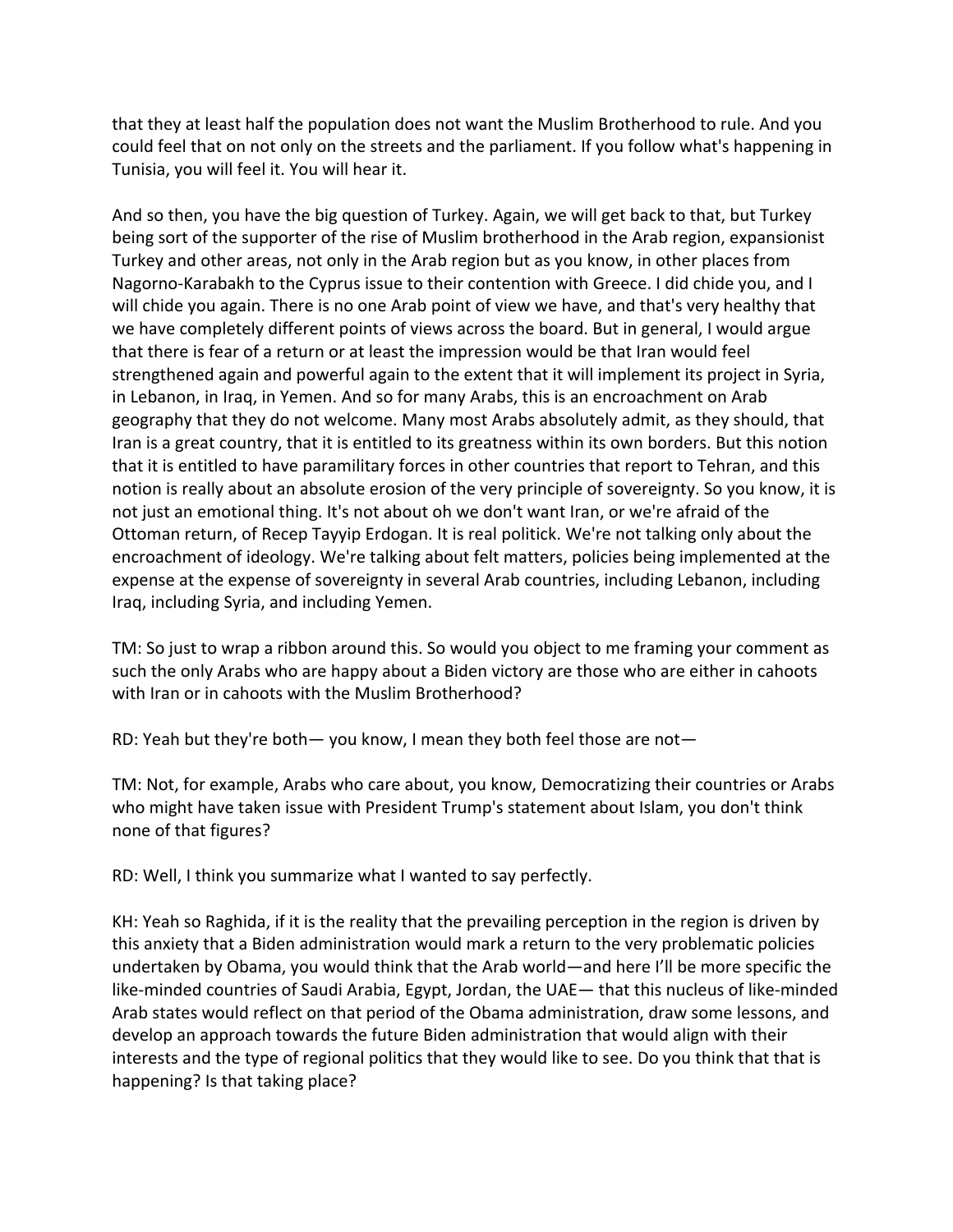RD: Yeah, again I want to remind you of what I also said earlier. I said there are those who are not as anxious towards the Biden presidency because they feel that that sort of falling into the arms of Iran is not going to be as easy as perceived by some. So as I said earlier, there is a portion of the policy makers who feel that the Biden presidency will have to take a look at what the Trump presidency has done and build on it rather than throw it in the seat. Now there will be others who say oh we did the JCPOA. People in the Biden team, if they take office, just say this is our baby. We're going to resurrect it. And yeah, I mean there may be that euphoria, if you will. But when it comes right down to it, there will be more obstacles than right now obvious to anyone because of again I repeat, because of the missiles and because of the behavior on the level of the regional interventions. But above all the missiles, I must say. I don't think the United States is going to break up with Iran because the Iranians are encroaching on Arab sovereignty. I'm sorry to say, that but I'm being very realistic here.

So I lost part of your question. The Obama lessons. Even people in the Obama administration felt horrible about what the Obama lessons were in Syria. I mean after all there was a genocide in Syria, and you know, this was a situation where people turned their sight away in order to accomplish the JCPOA. And you know, hundreds of thousands of people pay the price. I should hope that this is not going to be that legacy remembered of President Obama, and I'm not suggesting that a President Biden would do that. But I think it's going to be challenging. There are some set ideas amongst the Biden team in terms of how they view certain Arab countries, that no matter what reform is taking place, it doesn't matter. There has been an established past that is condemnable, and they're right in certain cases. But they shouldn't really forget about what's going on in terms of processes of democratization. Democracy is not an easy word, not in this part of the world or anywhere else, but when you talk to somebody like me, a woman from this region, I do pay attention to measures, if they put women in the middle of policy making, when they liberate women from where they had been.

And also, I don't think there is a confidence in unfortunately —look I'm an American, and I'm a Lebanese. And I have a very hard time interpreting both worlds, you know, as an Arab, as an American to each other. But there is not that much trust in the drive of the United States for democracy. I mean the invasion of Iraq during the George W. Bush era, they told us it was for democracy, and no it wasn't. It was really for many other things. We'll talk about that. But so there is no automatic sort of wing that says oh we love America for its democracy. It's bringing democracy to all part of the world. But there are others who appreciate the use of sanctions that was established by President Trump in order to pressure individuals, pressure parties, pressure countries, pressure militias in order to correct some wrongs. This has been a sort of like okay somebody is looking at us. Somebody is doing something rather than the sort of well, you know, the good old sweet talk of the Europeans.

KH: Yeah so just to press you on this point because—

RD: I think this is not the original point. Go ahead Karim because I forgot the question.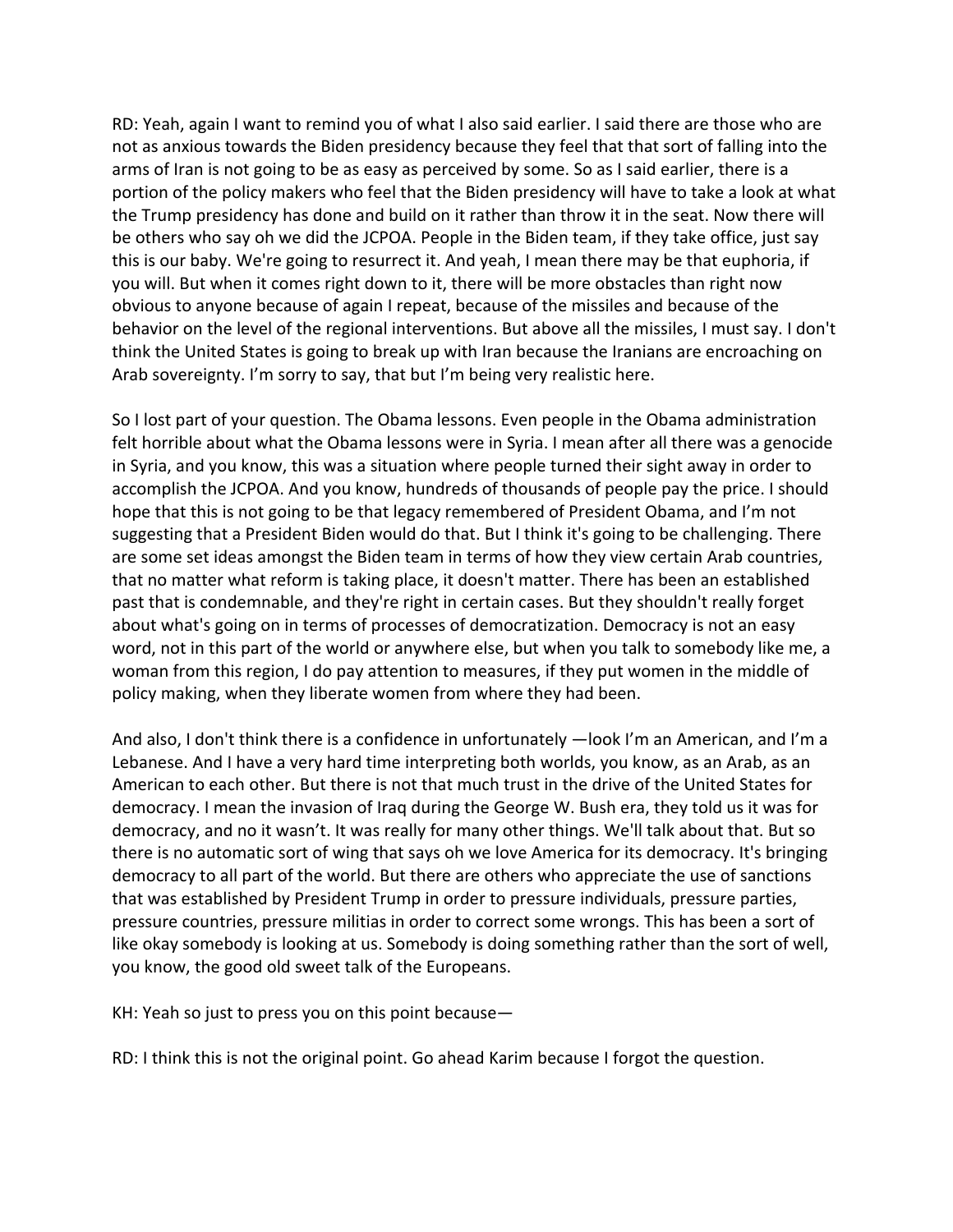KH: Okay, I will press you on the same point because I think this discussion about the Obama's administration's policies is useful to dissect given the parallels that are being drawn between Biden and Obama. So I think you're absolutely right that the criticism from the region towards U.S. policies under Obama led to this estrangement between the administration and its partners in the region, but the counter criticism from the U.S. side then was that okay, well the Arab world has no solutions to these problems. You know, what is the Arab solution to the Iran's nuclear program? What is the Arab solution to the Syrian civil war? What is the Arab solution to the proliferation of pro-Iranian militias? Do you feel that criticism is legitimate? For then, what would be the Arab approach to addressing these problems under a future Biden administration?

RD: Okay so again, that big broad word Arab— again, I'm going to just object because there is no Arab approach as such. There are different countries and different approaches. Now and first of all, the Arabs were excluded in a very predetermined way from the discussions on the nuclear deal with Iran. They were actually excluded in a very malign intent, quite honestly. Who did the JCPOA? The five permanent members of the security council plus Germany. There was no Arab participation in it. They probably are guilty of not pushing enough, but I don't know if they had pushed enough where would they have been. The Arab participation in any sort of input in their future is supposed to happen through the League of Arab States, which has really had not been functional. It's been rather dysfunctional when it came to issues of such importance. There has been the GCC, of course, the Gulf Cooperation Council, and they too have suffered the break in the ranks, you know, between Qatar on one hand and the UAE on the other, then Oman in between. So there is no coherence in the GCC either. So you do not have sort of a Arab structure because you keep saying Arab as if we have one structure, and we don't. Karim and Tarek, both of you know better than me, but you know we do not have a structure.

However, right now, there is a revived talk about the potential of a new security structure. Of course, the Iranians offered their version of it where Iran would have the upper hand in a security structure that will have the GCC countries, Saudi Arabia the United Arab Emirates, Qatar, Oman, Kuwait, and Bahrain, plus Iraq and Iran. And that was rejected because it was about basically enhancing the superiority of Iran and its projects. Then they have the Russians who went to the security council with their own proposal of security structure. I wrote a couple of weeks ago about this revival of the talk about a new regional security structure that has been spoken about in several different quarters. I don't know how serious it is, but it has notably come out after there has been officially the Abrahams Accords and the signature of normalization basically between the UAE, Bahrain, Israel. And Sudan, I think, and others are on the way. Probably, some say—and you could argue that they're right—that some of the Arab Gulf states went in the direction of having what is the proper word? It's not a deal, and it's not a treaty—have an accord with Israel in order to be able to stand up to Iran and Turkey. Don't forget Turkey in the equation because Turkey is also a menace, not only in the Arab geography, not only Iran. So Israel is absolutely a menace as well. So don't get me wrong. I don't think this is the time to just say Israel is not guilty of occupation or what it has done to the Palestinians and the two-state solution.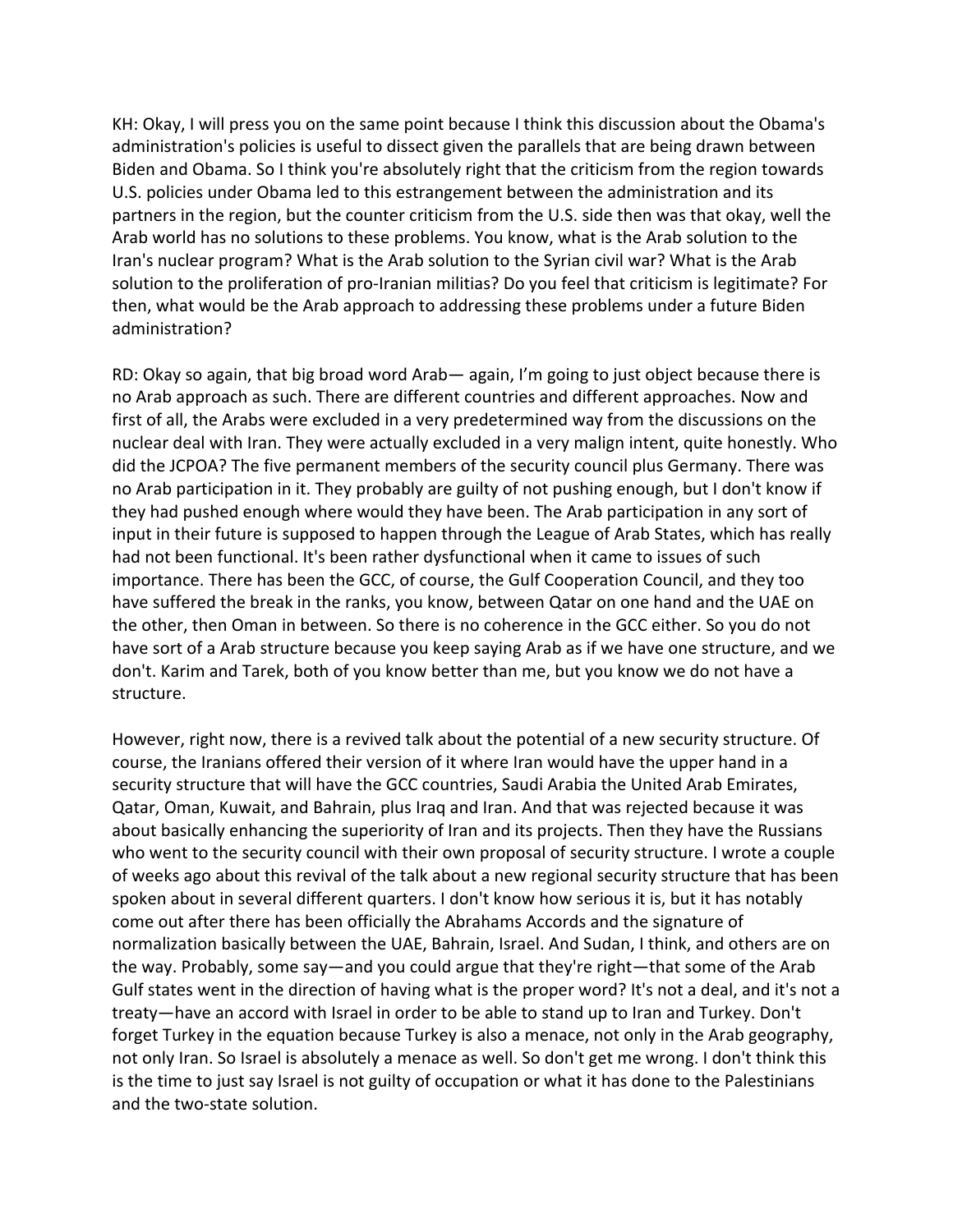Having said all that, again, I think the Arab countries individually and collectively are acting in a different way than we know it. They don't go to the League of Arab states. They don't go to the GCC. They don't go to the traditional forums that we have known. The United Nations has also proven itself pretty useless. Listen, I covered the UN for about 40 years, and when they stopped counting the dead in Syria—and they did literally stop counting the dead in Syria— I just gave up, backed up, and left because, again, the security council was another body that is not reliable to go to. So something is happening. Something is going on, Karim. I don't know what it is. Yes, Arabs are guilty of not doing enough, no doubt. And yes, they are all over the place. They are not united, and no, they will never be united in the sense that you would think. At best, hopefully, they will be like Europe, you know, dependent and coordinated. But not united, and that's why I keep saying there is no such thing as an Arab position as such. I don't know if I answered your question this time. I hope I did.

TM: SO Raghida, just to kind of follow up on this, so you know, the Biden administration— you mentioned the JCPOA. The Biden administration probably wants to get us back into the JCPOA. Your criticism was that it was engineered without any Arab involvement. But then of course, the litany of Arab ills that you just recited would cause one to expect that there would be no Arab involvement. So what's your prescription for how the Biden administration might address this issue in a way that would be viewed more favorably in terms of the interests of America's Arab partners?

RD: Okay if I were to do wishful thinking, I would want the Biden administration to start reaching out to the Arab Gulf states because it is in the region. Iran is their neighbor and to make sure they are involved in any discussion. Two, I would make sure that I do not agree with what President Obama agreed to. That is excluding on purpose the issue of Iranian interventions outside of their own borders because that was agreed to by the five permanent members plus Germany. It was a condition of Iran that if you want the nuclear deal, you do not speak about the regional, and they agreed. That was a very costly agreement. That was a costly policy that we paid the price of. That's why when I argue with some of my colleagues, and they said what we care about. We are afraid that Iran would have a nuclear weapon, and I say I'm afraid that I will not have sovereignty in my country. I'm afraid of what's going to happen to the people of this region. And I am like you. I am preoccupied with what would happen if your Iran has or develops a nuclear weapon. But here I am paying the daily price for Iran's encroachment on the other the other Arab countries, including my own.

So I mean, I would beg the Biden team to remember what the Obama administration bet on, which was oh they said we are sure that the JCPOA will impact the behavior of Iran regionally, and it will change such behavior. Well take a look. Show me how. Where is that? Prove it to me. To the contrary, it has been costly with a lot of lives lost. Of course, nuclear is important but forgive me if I insist that you really need to address the region. This is not to be excluded again because that is really a crime. And so the Biden administration is well advised, and I beg the Biden team to think again and do not repeat the mistake of the Obama administration by agreeing to exclude the regional behavior from any negotiations about the JCPOA or otherwise.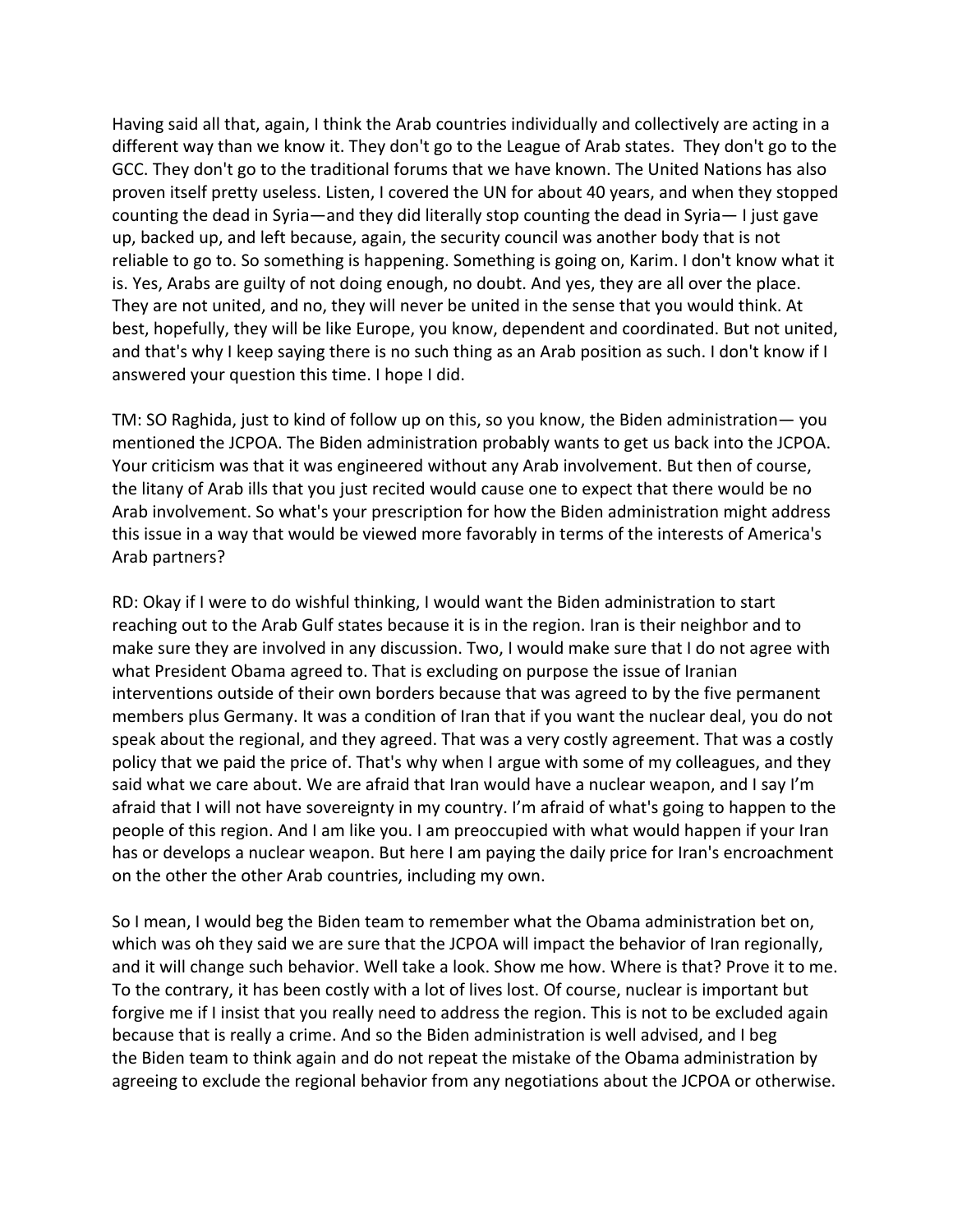One more thing just because we are talking about exclusion. The funny part, I was yesterday, from this very place here, I was doing an e-policy circle for Beirut Institute Summit that I do every Wednesday. And my Russian guest, Fyodor Lukyanov, who's close to the administration in Moscow, he said something that got my attention. He said he was expecting that, or he was worried —maybe he didn't say the word worried. But he expects that the Biden team and the Iranians will go at it together to try to figure out how best to get back on that bilateral relationship in a way that also excludes even Russia. So I would say to the Biden team please don't, at least if you want to include Russia or China or the members of the security council—

TM: Why do you care if they include Russia or China?

RD: I just said that if you don't want to include Russia or China or Germany or France or Britain, because those were the countries who signed the JCPOA, At least think of the region because we are in the region on the receiving end of excluding us and allowing Iran to go unobserved in its regional project.

TM: Raghida, when I asked you this question, you said if I had a magic wand, I would ask for this or I would beg for this. So you don't have a magic wand and as persuasive as I think you are, American policy is not going to be made on the basis of it. So what can the Arab countries do to convince the Biden administration that when it comes to try to resurrect a deal with Iran, they need to be at the table? Is it simply just making this kind of moral claim? We're the ones who are affected, please. Or is there something they can bring to the table?

RD: I think they have been active. I mean ambassadors in Washington have not only putting all their eggs in the basket of the Trump team. They've also been, you know, professional and building bridges with the potential Biden team. And so I think this is very important, and what can we do? What do you expect that we can do, Tarek? I mean other than somebody like me express and beg and bring to the attention of all the policy makers who are my guests every week. And I have Democrats, not only Republicans to say please do not dismiss this very important point. If you don't want to speak, if you don't want to bring the Arabs to the negotiating table with you, at least do not allow the repeat of taking off the table the issue of regional behavior by Iran. This was a fundamental huge policy that cost us lives. That is my message. It's not about a wand or not. It's a policy message. It's a policy recommendation. It is really essential that we must make sure that—I mean don't just lift sanctions. The revolutionary guards will go on implementing their policies because the revolutionary guards in Iran are the ones who are executing foreign policy of Iran. It's not President Hassan Rouhani. It's not Mohammad Javad Zarif, the foreign minister of Iran. Take a look. There is struggle there, and there's elections coming up in June 2021.

And so do not rush and lose sight of what could happen if you do not pay attention. Not only do you hurt people in the Arab geography, you're hurting people inside Iran. And the Democrats always, you know, take pride in looking after human rights inside Iran, and I don't think they're going to dismiss that. I don't think they're going to turn around and say well, we're going to just forget about what the sanctions of the Trump administration are all about because those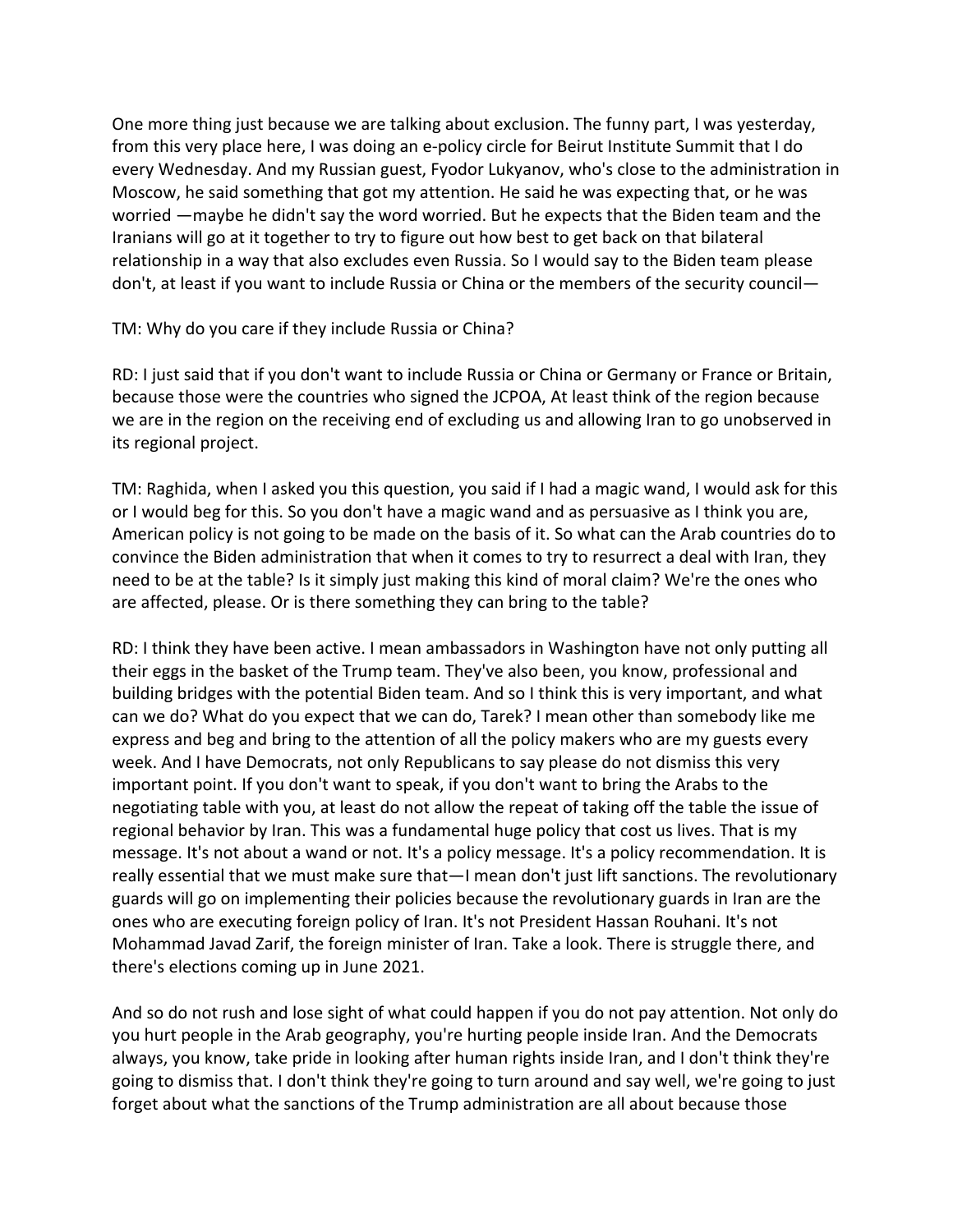sanctions accuse Iran of sponsoring terrorism. So it's not going to be an easy— I have to repeat it again, lest you misunderstand me. I don't think it's going to be easy for the Biden administration to jump back into the JCPOA, no matter how much euphoria is there. And so I am saying please take a look at what was done wrong and what it what did it cost and amend it.

TM: Yeah so one quick question, and then we'll want to move to different topic. But another country obviously that Biden's presidency might result in a in a change toward is Saudi Arabia, and you might remember the Democratic presidential debate in November of last year. Now president-elect Biden said that he would make it very clear that we're not going to sell more weapons to Saudi Arabia, that we're going to make them pay the price for the murder *of the Washington Post* columnist Jamal Khashoggi. And he said, we're going to make them the Pariah they are. He said, in fact, there's very little social redeeming value in the present government of Saudi Arabia. So do you think we're about to witness a major restructuring of the U.S.-Saudi relationship, and if so, what should the Saudi response be?

RD: All right, so I think that there will be a push back against Saudi Arabia and particularly because President Trump, you know, reset that and he built very good relations with Saudi Arabia. Look, let me start by saying something extremely important. Jamal Khashoggi was a colleague of mine. He worked with us at Al-Hayat. I knew him for 30, 40 years. And his killing is an atrocity, and there has to be accountability one day. It should not be shut under any rug. So let me make that very clear, no matter what I say about Saudi Arabia.

The Saudis right now have been pitched by the Trump administration to go ahead and take the same steps as the UAE, as Bahrain, as the others in terms of turning the page with Israel. And it may happen. It may not. And they say the Arab peace plan is our reference. And if there is, you know, seriousness about the two-state solution that they might—at any rate, I don't think the Biden administration is going to lose sight of Israel when it comes to this equation. So they're going to take a look at what the Abraham Accords have done in terms of Arab states in the Gulf relations with Israel. Israel is a domestic issue, as you know. So Democrats, Republicans are not going to be just all of a sudden revenge of Saudi Arabia or revenge of the UAE or what have you, embrace of Iran and Israel. And it's not going to happen because it's a domestic issue.

Then, I wanted to say that in terms of what's happening inside Saudi Arabia— this is what I was referring to earlier. There has been a lot of reform. I know many people in the states fancy the issue of just framing all of Saudi Arabia in the horrifying killing of Jamal Khashoggi.

TM: I mean, is it just that? There's the arrest of activists. I mean there's several female rights activists who are in prison right now. It's not just about that one dramatic event.

RD: It is largely about that and also more than that, I will even tell you it is about 9/11 as well. I'll go back to even 9/11 when Saudi Arabia has become the country that has been associated directly with the twin towers. So it's an old story. I mean the relationship with Saudi Arabia has always been problematic, and I think it's —you know, I don't know which administration did what, but I think mostly the Republicans have been on better page with Saudi Arabia than the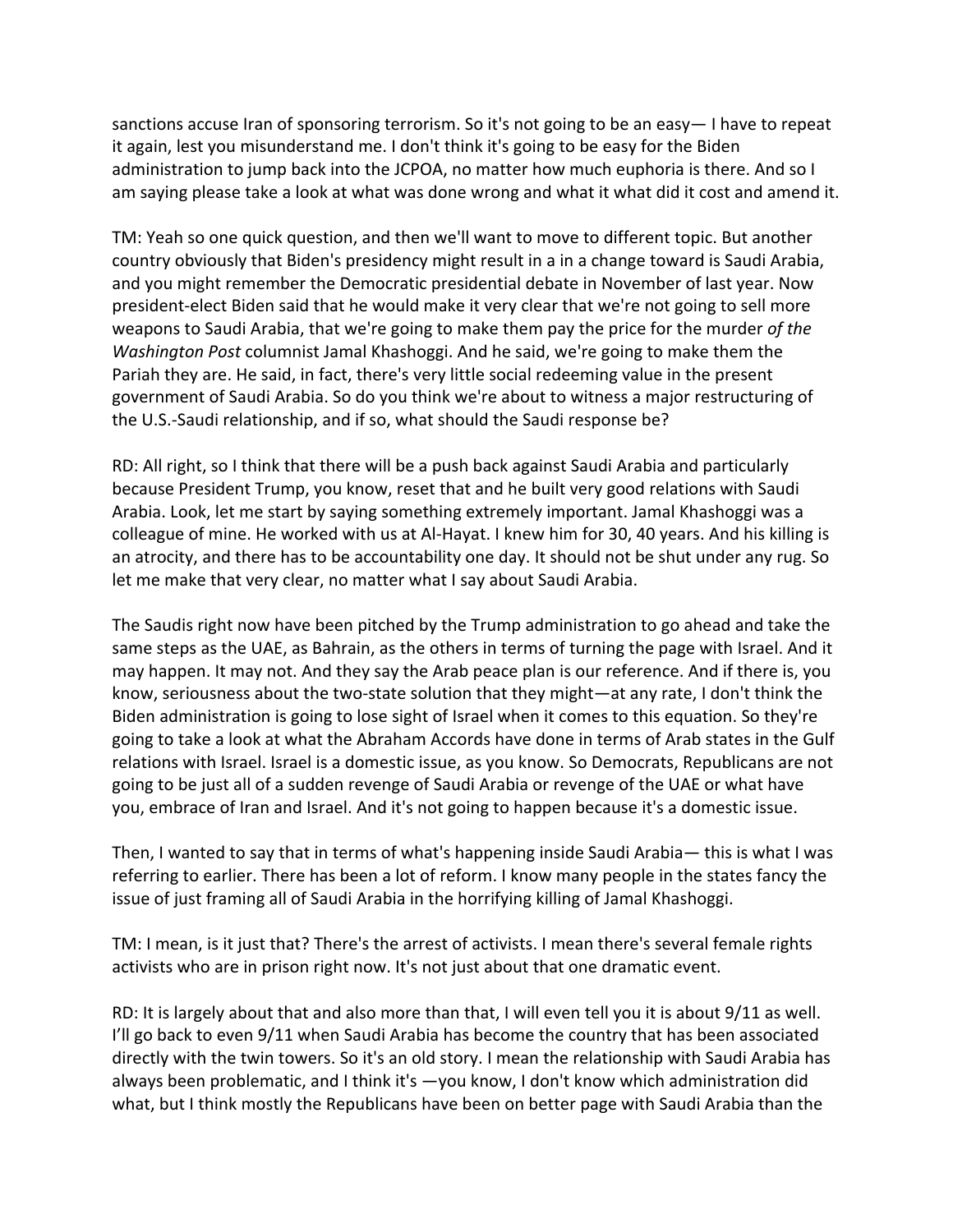Democrats. I don't know, but what I'm trying to say is that think regionally, think strategically, geopolitically what do we want? Do we want to do Saudi Arabia to China or Russia? We don't want that. I mean we Americans. I think we should think all the way across the board as to what is our interest in the long run. It is not in our interest to dump Saudi Arabia. It's not in our interest to lean on Egypt so that Turkey can create havoc either in Egypt or in Libya next door or in Tunisia and North Africa. I think we should really think about what is it? Let's think of where we are, despite you know, all the anger with Donald Trump and everything that he's done, you know, to anger Americans. But look what he is leaving behind in these relationships. Take a look at it. If it's good for the U.S. Go on with it. If it's not revisited, correct it. But don't be driven by just okay Trump did this, and we're going to do the opposite.

By the way, speaking of Trump, can I just switch a little bit to tell you something that has been worrying a lot of policymakers, and it can be happening, and it's more sort of losing. I mean there's a lot of worry that the Trump administration will go ahead with a huge amount of sanctions to what Biden can do in terms of the relationship with Iran. That is to say that the Trump administration, which has envoys in the region including, I believe tomorrow, the Secretary of State Mike Pompeo coming to the region with the idea of imposing multiple sanctions outside the realm of the nuclear, based mostly on the issue of the missiles and, as I said, accusation of supporting terror and other matters in order to tie the hands of the Biden administration when it comes February  $1<sup>st</sup>$ . Let's just say not January 20<sup>th</sup>. So this is a policy that might really leave a different landscape than the one we are looking at now, thinking okay. And the Biden administration would just go back to the JCPOA, or, you know, it will not— yes, it's crippled. No it's not. This is going to be a very interesting thing to watch, and I think that sanctions will even go as far as getting to China and to Russia, if they resume or if they take on sending arms to Iran. So you know, it's not over. The Trump administration may concede, but it's going to stay in power till January 20<sup>th</sup>, and there's a lot of time for them to do a lot of things.

TM: That's very interesting, and there are certainly some changes in the Defense Department that would suggest that Trump's got some plans for the Middle East, and we'll come to those in a second. One quick thing on Saudi Arabia because it was in your comments, but I think I stepped on it, or we didn't bring it out. So would I be correct in saying that you think one of the prices that the United States is going to levy on Saudi Arabia in order to get Saudi Arabia back into our good graces is the price of normalizing with Israel? That's what I heard you say.

RD: In a way. Listen it's not a secret that the Trump administration has been very keen on making that, on hoping that that would happen anyway.

TM: But, you know, in other words, that would be a condition—Biden might let Saudi Arabia back into the U.S.'s good graces in a Biden administration if Saudi Arabia comes through and signs its version of the Abraham Accords.

RD: Okay I'm not quoting this. You know, you do this. I do that. I don't think he's going to say I'll send Iran down the drain, and you sign up with Israel. I'm not saying that at all, Tarek, because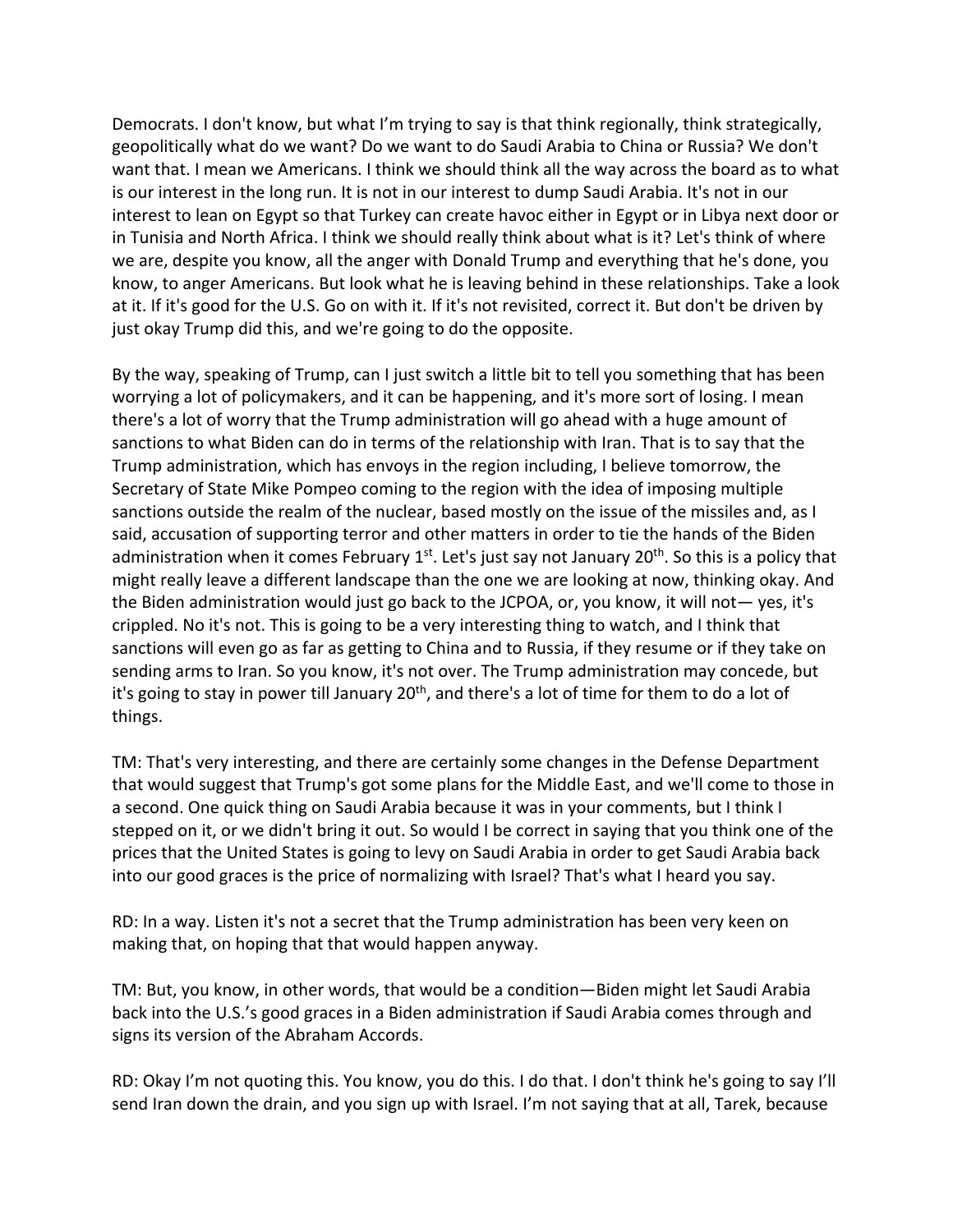that would be very irresponsible of me to make that equation, but I'm saying that while you're doing what are you doing policy, you think of these things. You do look at what's in front of you. You look at that. You calculate it. And what's geopolitics? It's about that. You know, take a look. You know, and Israel is important in this transition and always in American public politics. But what happened with the Abraham Accord is unprecedented. No? Don't you want to agree this is totally new? Now who's opposed to those is Iran. What's the Biden team going to do with that if Iran—and there has been threats by the revolutionary guards against the countries who signed up with Israel by the Abraham Accords. How is he going to explain himself, or how is his team going to explain itself if he looks that he has, you know, enabled the revolutionary guards or the hardliners in Iran to go ahead and teach a lesson to those countries who signed up with Israel? You figure this out with me.

TM: Yeah I can't figure it out. Karim has the next question. The only thing I will say is that I just love how you've chided Karim and I several times for identifying a single Arab view, and yet, on this issue of the Abraham accords, you're making it sound like there's a single Arab view, and anybody who's not with it is Iran.

RD: Absolutely not true. That's not true. If you understood me this way, I then—

TM: Go ahead. Correct me.

RD: I did not. I would give you the benefit of the doubt, and I would say I misspoke, but I didn't—you hear me out exactly as I'm trying.

TM: Go ahead, please.

RD: I am telling you that on the domestic American level. I did not tell you all Arabs are all for—I never even hinted to that. I was saying on the domestic American level Israel is important, and you were asking me about Saudi Arabia and would a Trump administration have wanted Saudi Arabia to sign up with Israel. Certainly, is there an objection to Arab countries signing up with Israel? Certainly. The Palestinians are above all. They are the ones who are angry, more than anyone else, and they say where are we? And then, this is a completely different conversation. What happened? Why are the Palestinians where they are, or have they been betrayed? Did they betray themselves?

This accord, from my point of view, at least it did one thing, and it may be too much of a price for this one thing. The Israelis, Mr. Netanyahu, attempting to annex whatever was left of the Palestinian land in the West Bank and in the Jordan Valley to the extent that the potential of a Palestinian state would have been erased. If he had gone ahead and annexed what he had planned to and enabled by the Trump plan, enabled by Jared Kushner for sure, we would have lost any possibility to see a Palestinian state. Period. This accord put a stick in the wheel of that drive. Now I pray that the Israelis are not lying about that. That they do not mean to just, you know, pocket it and then take back the notion of finishing up the notion of a Palestinian state. I pray, and I hope that a Biden administration will make sure to pressure the Israelis not to back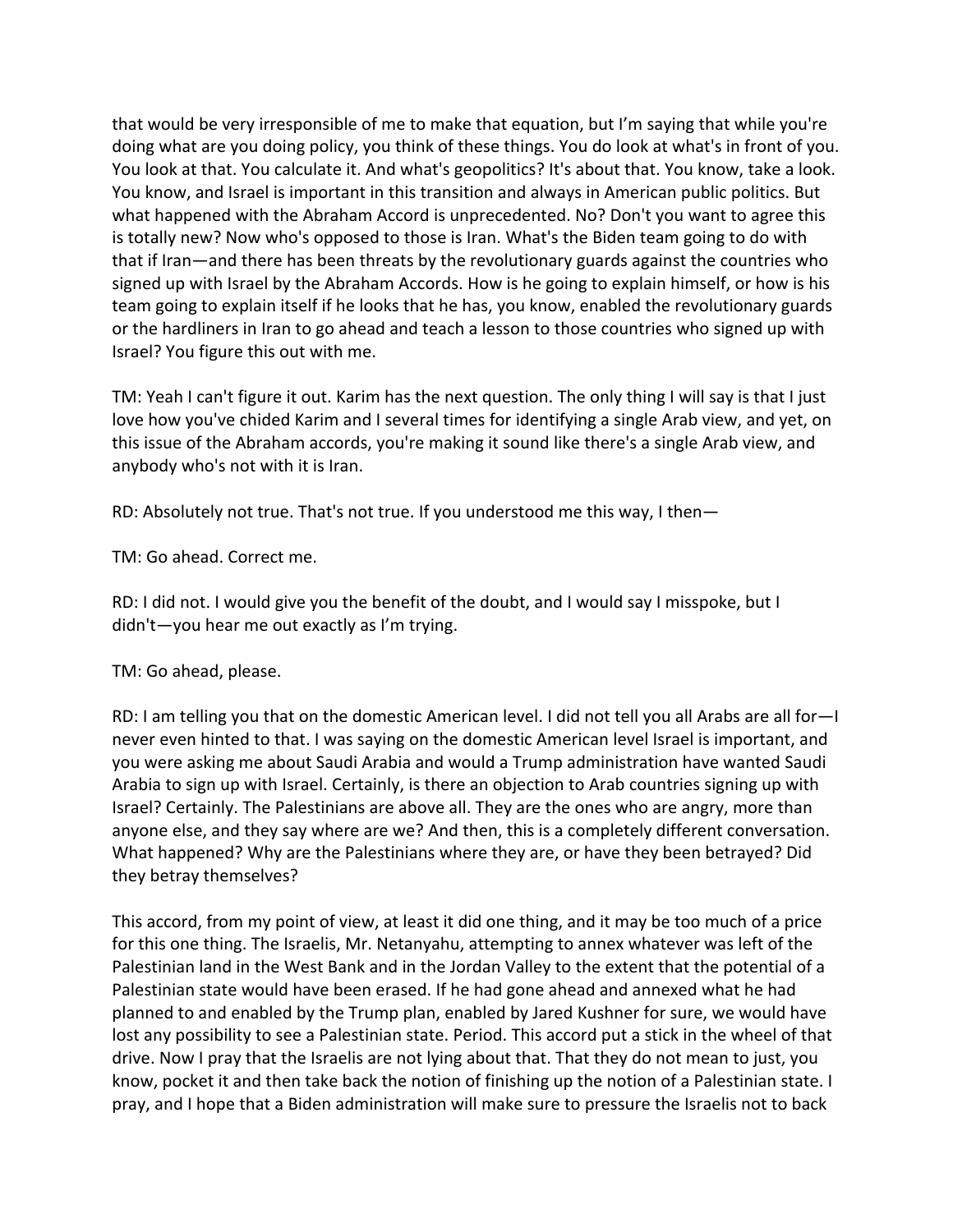down from this arrangement that there will be no annexation, and that there will be a Palestinian state.

So do not, please, Tarek, suggest to me at all that I am telling you that all Arabs have supported these accords. In fact, I am telling you that there's a lot of objection and a lot of suspicion. But there is a welcome by a big number. Again, don't tell me what are the Arabs thinking. Look what the UAE is doing and look at the Gulf and the in the UAE. They are happy with what they're doing. They feel comfortable. They believe that they put that stick in the wheel of annexation, and they feel that this is going to produce, from their point of view, better rights for the Palestinians than the last 30 years of what—I mean where did we get—the poor Palestinians have been under occupation, which for me, is a violation of human rights.

TM: You don't think it's a real testament though to the insignificance of the Arabs in the Washington calculus? That the only way that they could put a stick in the wheel of the Trump administration's, you know, aiding and abetting of annexation was to capitulate on a longstanding insistence on not recognizing Israel until the occupation had been resolved?

RD: Listen, I don't need to listen to your interventions. I'm all ears. But you know, it is your view, and then I accept that it's your view. But I discovered.

TM: I'm just asking questions.

RD: This was not a question. This was your statement, and I accept that this is your point of view. And so you go ahead and tell them that and call it capitulation, can put it what you want.

TM: I think it's just a testament to weakness. Don't you?

RD: Well no. I just tell you one thing. You want to put adverbs and adjectives, and you know what? You're entitled to do that. I am an analyst. I am telling you my point of view. You can throw it in the garbage. You can agree or disagree, but I will not. I do not agree with your assessment in the way you frame things, and I really think, unfortunately, the Palestinians have contributed in a very horrible way to their demise. It's really unfortunate, and yes to use your word, the Arabs betrayed them. The Europeans betrayed them. The Americans betrayed them. The Russians betrayed them. Okay, but they also betrayed themselves unfortunately. And I even went as far as— I'm to tell you from my point of view. Okay, by the way, that division between the Palestinian leadership and Hamas. But guess whom Hamas is being supported by? You know, no less than Turkey and the project of the Muslim Brotherhood. If you are a supporter of that project, be my guest, and then support it and just say it's a good thing that Hamas challenged the leadership of the Palestinian Authority. That is you in that case. It is not my view.

My view is that Hamas contributed in a very bad way to the Palestinian cause, as we called it and of course, it is not a country, but you know. And the division amongst and the leadership of Fatah have gotten so involved with themselves that they put their own leadership above the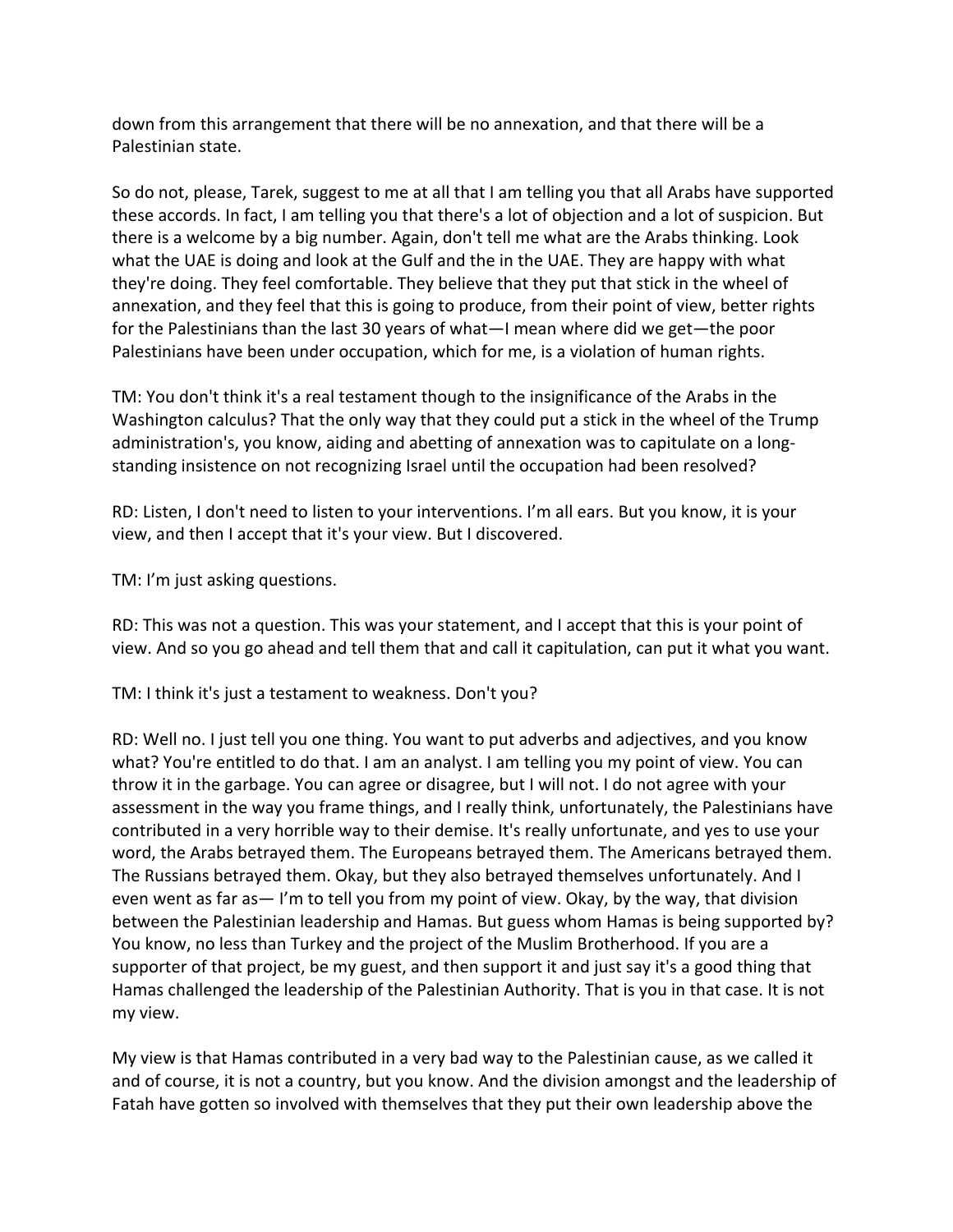aspiration of the Palestinian people and the Palestinian state. We are where we are. There is still a little bit of rescuable situation, possibly, hopefully with the Palestinian state—not the one envisioned in 67 borders give and take, but you know. Or maybe things would just go bad, and the Israelis would implode. The Palestinians will implode. Who knows what happens in this part of the world? This is a rough neighborhood, as you well know. But anyway, I don't see how Hamas or Iran or Turkey have contributed positively to the Palestinians. I really don't see how.

TM: I don't think we disagree on that. Go ahead Karim.

KH: So Raghida, to take you up on that last point about how the two-state solution can potentially be salvaged. Right, so the policy platform of the Democratic party mentions the twostate solution as an objective for U.S. foreign policy. President-elect Biden is known for his views obviously valuing the strategic relationship between the United States and Israel but also very critical of the issue of settlements and a believer in a negotiated solution for the Israeli-Palestinian conflict. And now, of course, we have the Abraham accords. So we have not only Egypt and Jordan but also now two other countries with direct diplomatic relations with Israel, the UAE and Bahrain. Is there a moment or is there an opportunity for a renewed push to revive a diplomatic process towards a two-state solution? And also get getting back to this problematic issue of the of the Arab position. Right so again, let's be specific. Those countries who have now invested in a relationship with Israel right. How can that relationship be leveraged for that objective of reviving a serious viable negotiated solution towards a two-state solution?

RD: Look I pray that the Biden administration will put the words of President elect Biden to implementation. Because we have covered so many elections, and I read so many manifestations, and when it came to power, it was back to square one. Do you remember Secretary Kerry going back and forth like a hundred times? I don't know, but they did nothing. Obama came in, and the first thing he's told us. He's going to resolve the Palestinian issue, and we got very excited when he went to al-Azhar, even to speak about that. Of course, he stopped in Turkey first because he decided that Islam in Turkey was the moderate Islam. Well again, I'm very critical of that, and I don't know how to feel about it, particularly because of those Egyptians. I would love that.

TM: We don't feel good about it either. Don't worry.

RD: That's just to say. You know, that I want to tell you that I think President Biden is not going to step away from a new fact that has been established, which is the Abraham Accords. I don't think any president of the United States does erase something that was done vis-à-vis Israel, particularly when Israel has been a beneficiary of it as well. So I wish them luck in making sure that the Israelis stop their settlements, that they stop their annexation, that they lean on the Israelis to absolutely commit to this, not only the spirit but the letter of not annexing the Palestinian lands in the West Bank and the Jordan Valley. And you know, to see how on earth can we be as fair as reasonably possible because we can't be fair enough to the Palestinians, really. They have paid a huge price.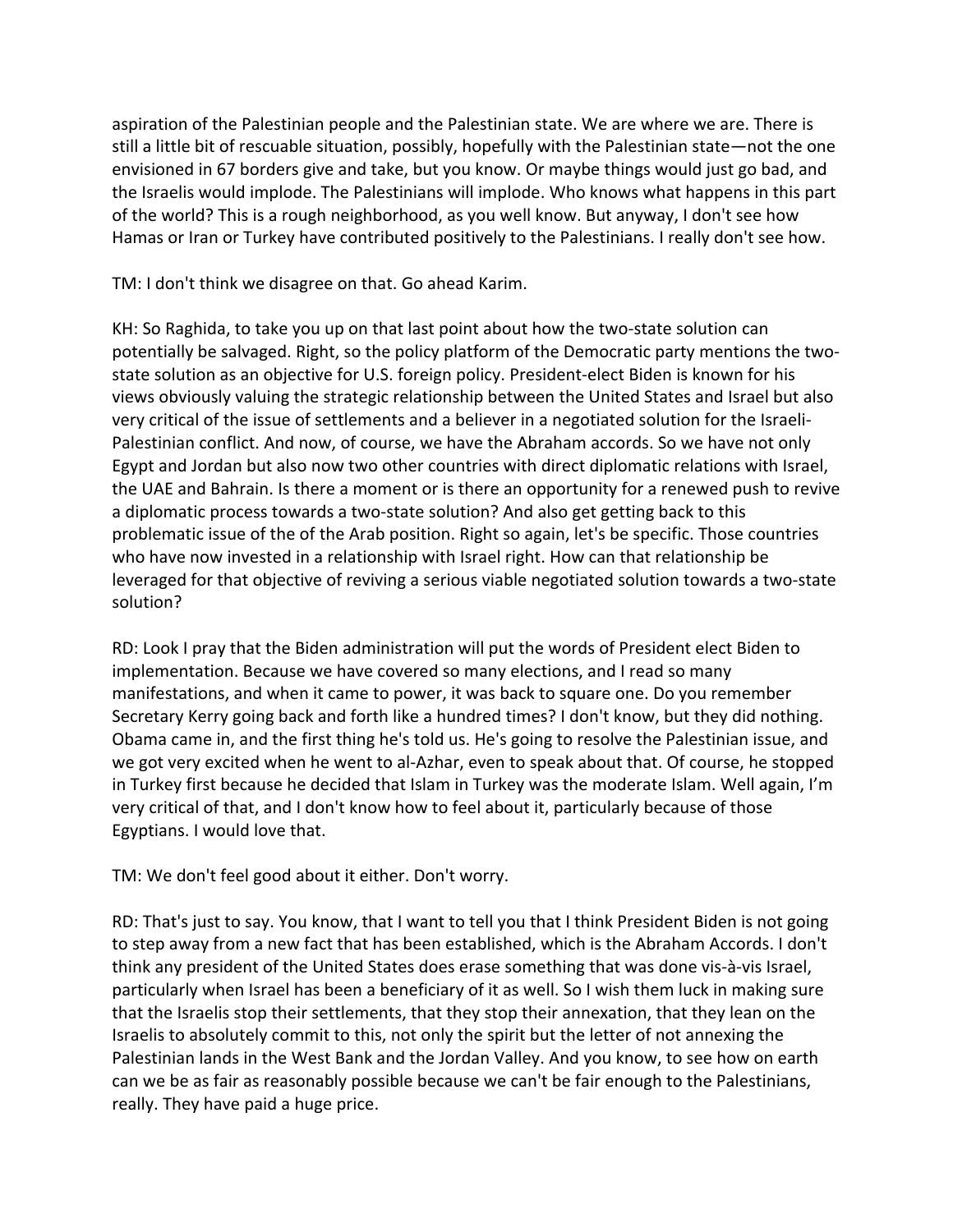But you know, if they want to correct the wrongs made, they know the road map. Look that roadmap has been there. Remember it was George W. Bush who put that resolution in the security council. I don't remember the number, but it was about the Palestinian state with the roadmap. I think, if my memory is not failing me, I think it was the Republicans who have delivered more to on the issue of Palestine than the Democrats. And I wish somebody will correct me if I'm wrong because my memory could be failing me.

But including what President Clinton did, including the parameters because I once saw President Clinton and he was speaking about what Taba accomplished and how Yasser Arafat was so wrong to refuse what was offered to him in the negotiations in Taba. So we were at this conference, so I went to him. I said President Clinton, why would you not say Arafat should have accepted what was offered to him in Camp David which preceded Taba, if you remember? And he sort of laughed it off, and he said, well it's another story. I'll explain it to you later. That's because it wasn't offered anything in Camp David. Robert Malley, probably, who is a very prominent Democrat, could tell you that story and a very distinguished one and an old friend of mine. He could tell you that story of what happened in Camp David and then afterwards in Taba. Yes Arafat did not accept that. Yes that is true. There was something offered to Saab Erekat who just passed. I remember him coming to Davos**,** the World Economic Forum from Taba, and I remember him sitting on stage with his coat. Somebody should look at that with his sort of brown coat coming from Taba to tell us what was going on. And he thought he was coming with something, and Arafat just, you know, knocked it out, whatever they were coming back with you know why? Because he was betting on Sharon coming to power, and he didn't want to give it to what was that at that time Barak right?

## TM: Was it Peres?

RD: No Barak was it. I think so. And yet, he didn't want to, you know, give it to someone who was losing the election. So there's a lot of politicking that has taken place. I pray President Biden takes it very seriously and builds on these accords, including cementing no further annexation by Israel of Palestinian lands and giving the Palestinians their independent state and really, you know, getting them out of their misery. They have suffered enough.

KH: We want to get to questions from our participants but maybe a final question on Syria, which you mentioned. So looking at Syria, it seems we are now entering the post-conflict phase or close to that, and now, there is increasing talk about how the political settlement for the Syrian Civil War should be structured. What, in your view, should the U.S. involvement be in that conflict resolution process in Syria moving forward? I know you've been very critical of U.S. policy towards Syria in the past. If you could give us your perspective on what you would like to see in terms of Washington's approach to this coming phase of Syria.

RD: Well, let me say, first of all, I look at Syria not as a clear win for Russia. I think it's still a project of a quagmire for Russia. I think the Russians are suffering that, and I think it's not done until it's done. Idlib is still an issue. I know, right now, some people like to say that President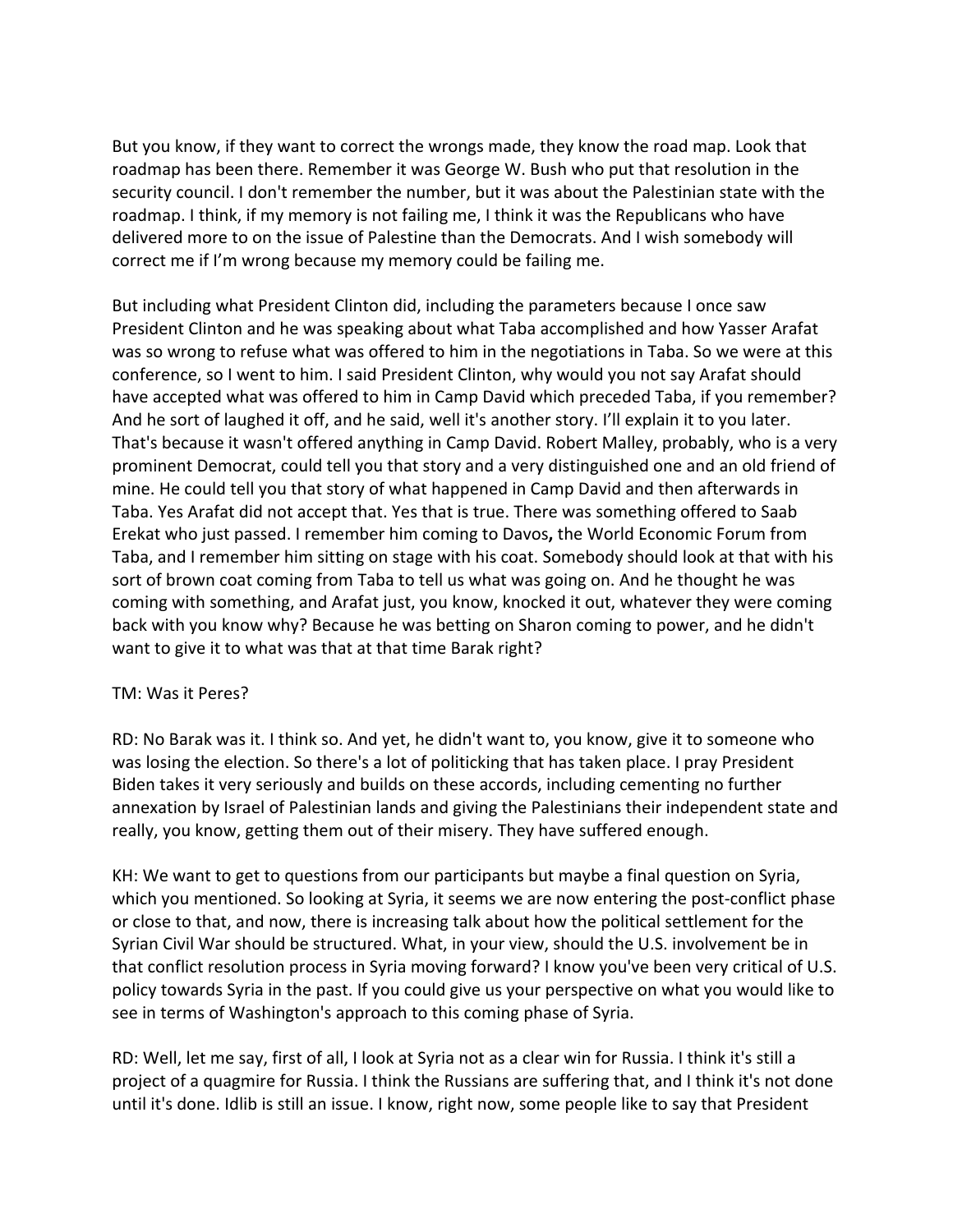Putin struck a deal with President Recep Tayyip Erdogan of Turkey and in Nagorno-Karabakh, Azerbaijan, and therefore, that's going to be reflective on Idlib or the potential conflict of Syria. And I don't buy it yet. Let's hope. I don't think the Astana process, which is Iran, Turkey, and Russia, for Syria is happening or as it used to be. Anyway, it's still there and then formed. I'm not so sure it's actively executed but because that's— I mean the reason for that is because the Russians really failed in convincing President Bashar al-Assad of the constitutional process and the elections and etc. So it has been failure after failure.

Now, of course, the only thing they have stuck themselves into doing—that is to say not, you know, let him lose because Putin gave his word to Assad that he's not going leave him to hang and dry in Idlib. Therefore, that conflict with Turkey went to Libya. If you want to talk about Libya later now, you know, they're talking about a potential example of a conflict resolution in Nagorno-Karabakh, which is not resolved yet because we don't know what the prime minister of Armenia is doing. Anyway, it's too complicated.

Look, the U.S. is probably doing exactly, at least for the Trump administration, what they do, which is use sanctions as a tool. So they have the Caesar Act, as you know, and they are imposing sanctions, not only on the president, on his wife probably on his son. I don't know. They are pressing, so that he would cry uncle, and he would accept what he needs to accept, which is to deliver on the constitutional process, to find a political settlement.

I think okay, you don't get upset, you know. Biden's people might go into the Syria file with a bit of guilt because of what happened in the Obama era. Some of them, not all of them, not every one of them, is going to say mea culpa. But some of them felt very guilty. Some of them wrote about it. Some of them just defied and insist they've done the right thing. But if a combination of the above thinks about it and decides that they want to do something for Syria, we'll stick to the to the Caesar act, which is— by the way, I think it's an act. That means it's the Congress. It's not only a decision by the administration. This is where the Biden people will get stuck a lot because there's been congressional acts that are not easy to undo. And put pressure. I mean, you know talk to the Russians. Maybe the Russians these days are not in the mood to entertain Iran like they wanted to, or maybe they are—talk to the Russians. I don't know. Don't give it to Turkey. I mean, after all, Syria is de facto divided. This one is taken apart, and the American bases are there and in a very lucrative area, where the oil and gas is.

Yeah, so I think that we may witness a new approach, but I think it's very important to keep the pressure on. Otherwise, you lose. Keep your eye on the ball. I mean just make sure that— I'm sure I've said this wrong. It doesn't matter, but don't lose sight of what's happening in Syria. But how weak is Turkey or how strong is Turkey. How weak is Iran or how strong is Iran. How weak is Russia or how strong is Russia, and don't forget the Golan Heights and Israel. And again, you know, the ongoing— and do not overstate the strength of Bashar al-Assad. Be very be real about it because if the Russians pull that cover off him or if the Iranians and Hezbollah leave alone, he's not going to be sitting pretty.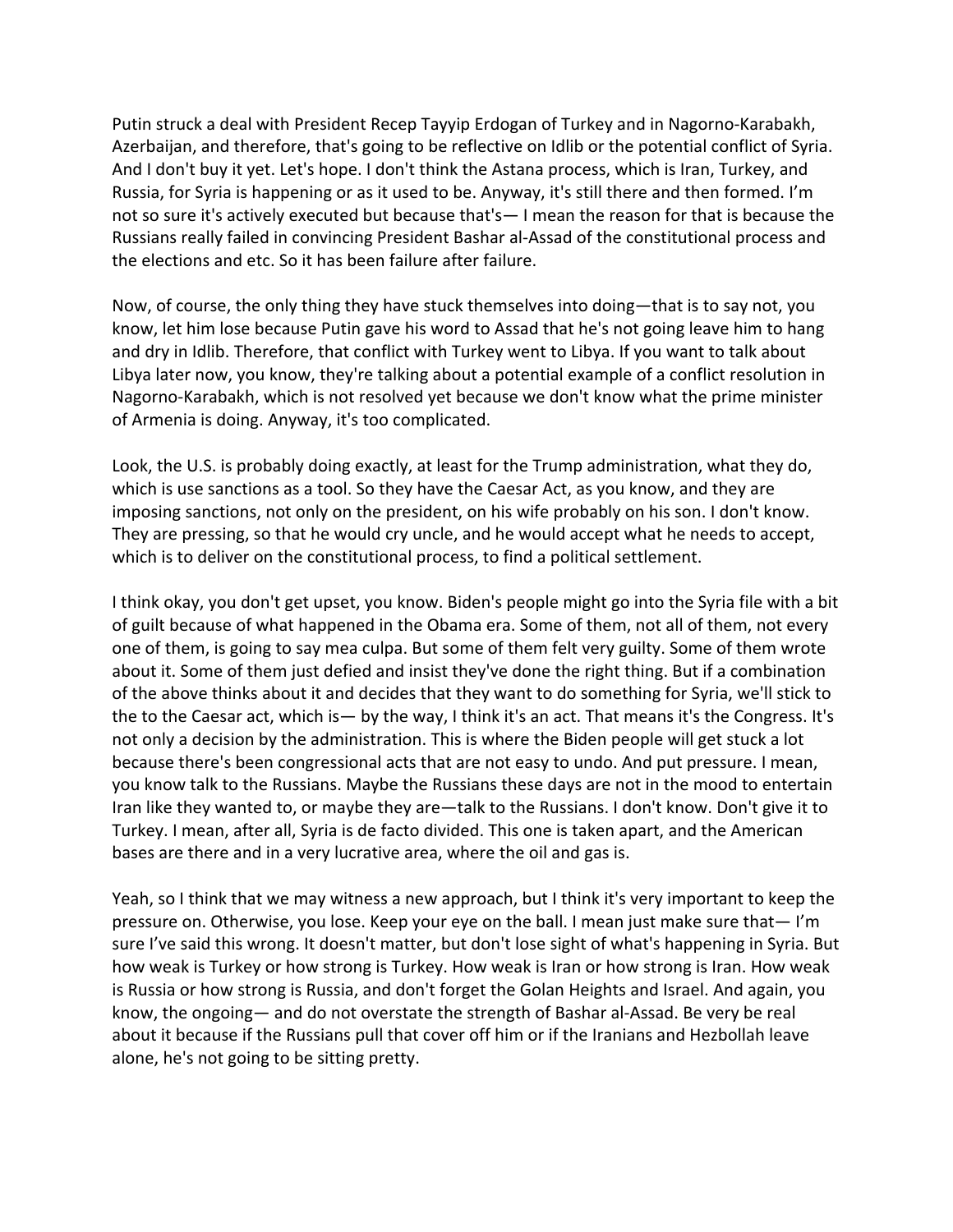TM: Raghida so thank you. This has really been tremendous. We do want to open it up to the audience for questions. So you can raise your hand using the participants function. You just click the participants icon at the bottom of the screen, and then a pane will open up on the right-hand side, and you can raise your hand. While people are finding the raise hand button, I think I'd be remiss if I didn't just ask you a very quick question. You are, of course, in one of the jewels of the Arab world, Beirut, which experienced a great tragedy in August. And I'd just love to ask you to just give us a sense of how the city is recovering from that. And if we could tie it to the theme of our conversation today, one of the things I was, you know, pleasantly surprised by was to see the French leader Emmanuel Macron taking such an active role in trying to at least talk about some of Lebanon's internal issues. The United States has been completely absent from that conversation. Do you think there's a role for the Biden administration in that?

RD: I think you're wrong about the U.S. being absent from that conversation. Absolutely wrong because there's been several envoys including, David Schenker, who has come more than once, a couple of times recently. The U.S. has been very involved in the negotiations over between Lebanon and Israel over the—.

TM: No, but that's what I mean. I mean that's different from the internal situation.

RD: Oh well, let me explain. Yeah, it's not at all. First of all, the sanctions that the American Trump administration imposed on important figures in Lebanon, they have been very impactful. And one of the impacts is that the speaker of the parliament Nabih Berri, let us negotiate our demarcation with the sea, maritime borders with Israel. So, the Americans have been very involved, again, through the Trump administration's approach, which is, you know, sanctions if they don't comply. So the issue here, and as you probably know, the last set of sanctions went against the former foreign minister of Lebanon, Gebran Bassil, and that shocked a lot here in Lebanon, but it's been expected by others. And what they're trying to say, the U.S. administration, is that there are two issues here.

One is corruption which is absolutely unbearable in this country, and secondly, they want to weaken Hezbollah's grip on this country because Hezbollah has a major grip on this country. So they are not stepping out. And you say you mentioned the French. So they're not leaving it to the French, oh go have a picnic. Do it, and we'll see what happens. No the French also committed, and Macron himself, when he was here, he committed that should his initiative fail, he too will go for the sanctions against those who are failing all these efforts. And probably, he will try to bring the Europeans with them as well. So there is coordination. It is not an issue of an absence.

So let me just take this opportunity because I'm glad that you asked me about Lebanon. I was hoping you would. This country is really pretty much doomed if it stays on the course it is. The corruption of the whole political ruling class, all of them, is beyond imagination. It is utter, and it is shameful, and the greed has taken a new dimension that is unlike others. I fancied myself saying that on television the other day, and I liked it. And to all of them is that, you know, you remember that the cartel of Escobar thought they were beyond accountability and look what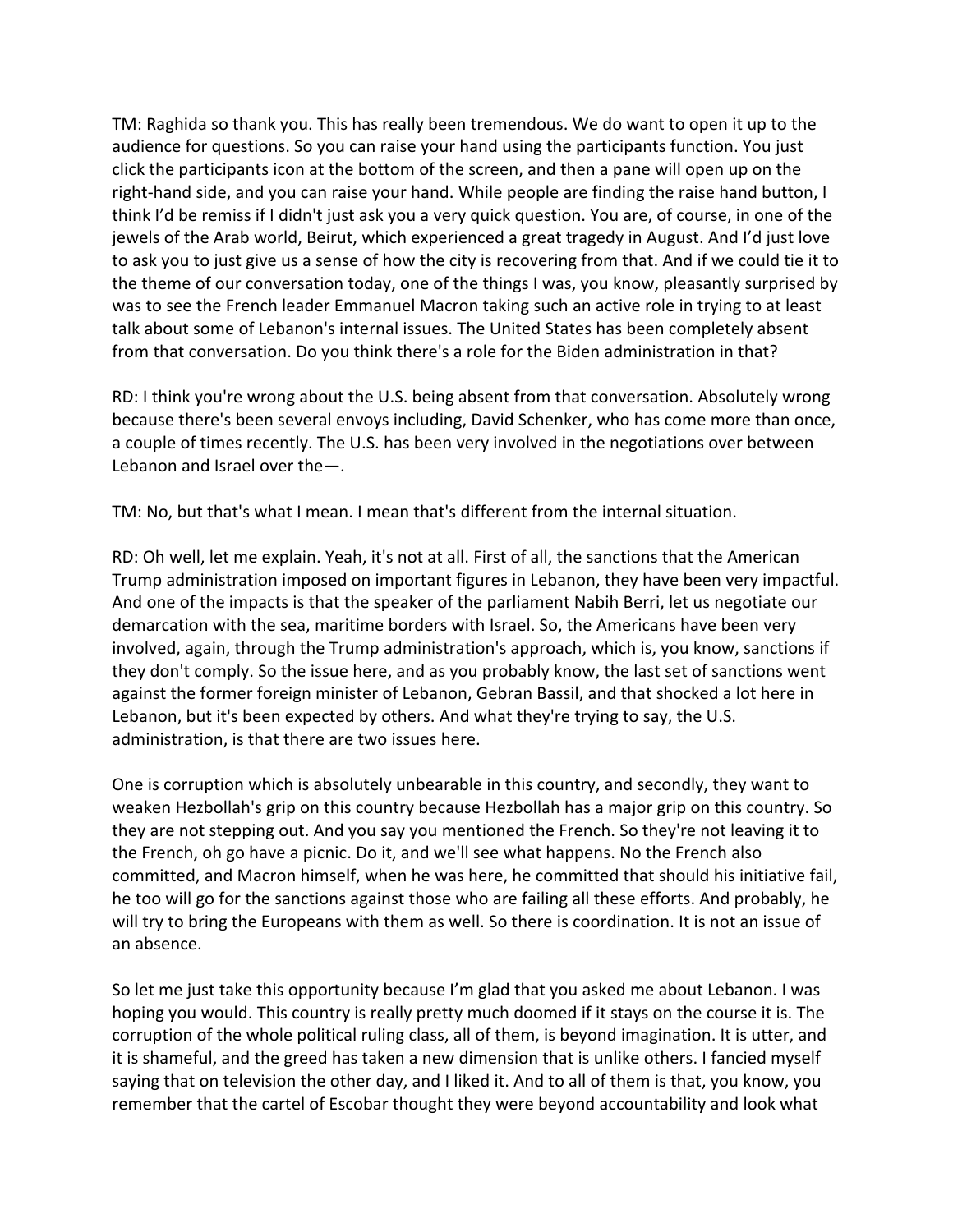happened, what end they met, what end he met. So I'm praying that they will meet such an end because they have killed the very spirit of this country, and they've killed this country. And I mean all of them. And if you see the extent of this as—thank you for saying it's the jewel. It has been right now so roughed up. They don't even know the value of the lira. They don't know if they are coming or going. They have no jobs. We have migration flow out of the country. All our smart people are fleeing. Why? Because of this cartel running this country, and that's number one.

And also because Hezbollah is not allowing this country to be normal. So we need to have a normal country with sovereignty where we have the army's authority all over this country, not paramilitary forces, no matter what the cause is. I'm sorry if the idea is to have resistance for all the Arabs, as you like to say, to resist the Israelis from our borders. Well then come, and do it, and get it over with, or go to the Golan Heights. We have paid a huge price for where we are, and it's not about that. It's about the Iranian project in the region. Iran wants Hezbollah to take this position, and that's why Hezbollah does. And yes, the Americans and the French are coordinating, and yes, they are trying to see if there is a—you know, look. I mean we wanted the IMF to come and bail us out. Guess what happened? They didn't let it. They objected to the IMF conditions to come and bail us out, so we are going further and further into the hole. Our people are going to reach starvation, and those bunch of—you know don't get it and won't get it until they are driven out, and they must be.

TM: Thank you for that, Raghida. So let's open it up for questions because I think you've said you've put so much on the table that I think our audience will really want to engage with. So the first question I have is from Dr. Gary Samour, the director of the Crown Center for Middle East Studies at Brandeis University. Go ahead Gary.

GS: Thanks, Tarek. It's great to see you again, Raghida. Hello and thank you for such a highspirited presentation.

TD: Did you expect anything else, Gary?

GS: No. So I want to go back to the question of the regional project that Iran is pursuing because I agree with you. The Biden team understands that if they want to revive some type of nuclear deal, it would go a lot easier with U.S. allies and partners of the region if they can show that they're having some success against Iran's efforts to establish a presence in Arab countries. So if you look at the landscape or the battlefield, there are four countries where Iran has a strong political presence and even military presence: Lebanon, Syria, Yemen, and Iraq. How would you rank, in each of those four, where is Iran most vulnerable? Where is there most likely to be a successful effort by the U.S. and its Arab partners in terms of containing and even rolling back Iran's influence? You talked about Syria and Lebanon, didn't talk about Iraq yet.

RD: You know, Iran is most vulnerable in the relationship with the United States of America. This is the card. It isn't that you can weaken them in Syria or you can weaken them in Iraq or Lebanon, although you can, and I'll explain. But the most important element right now is what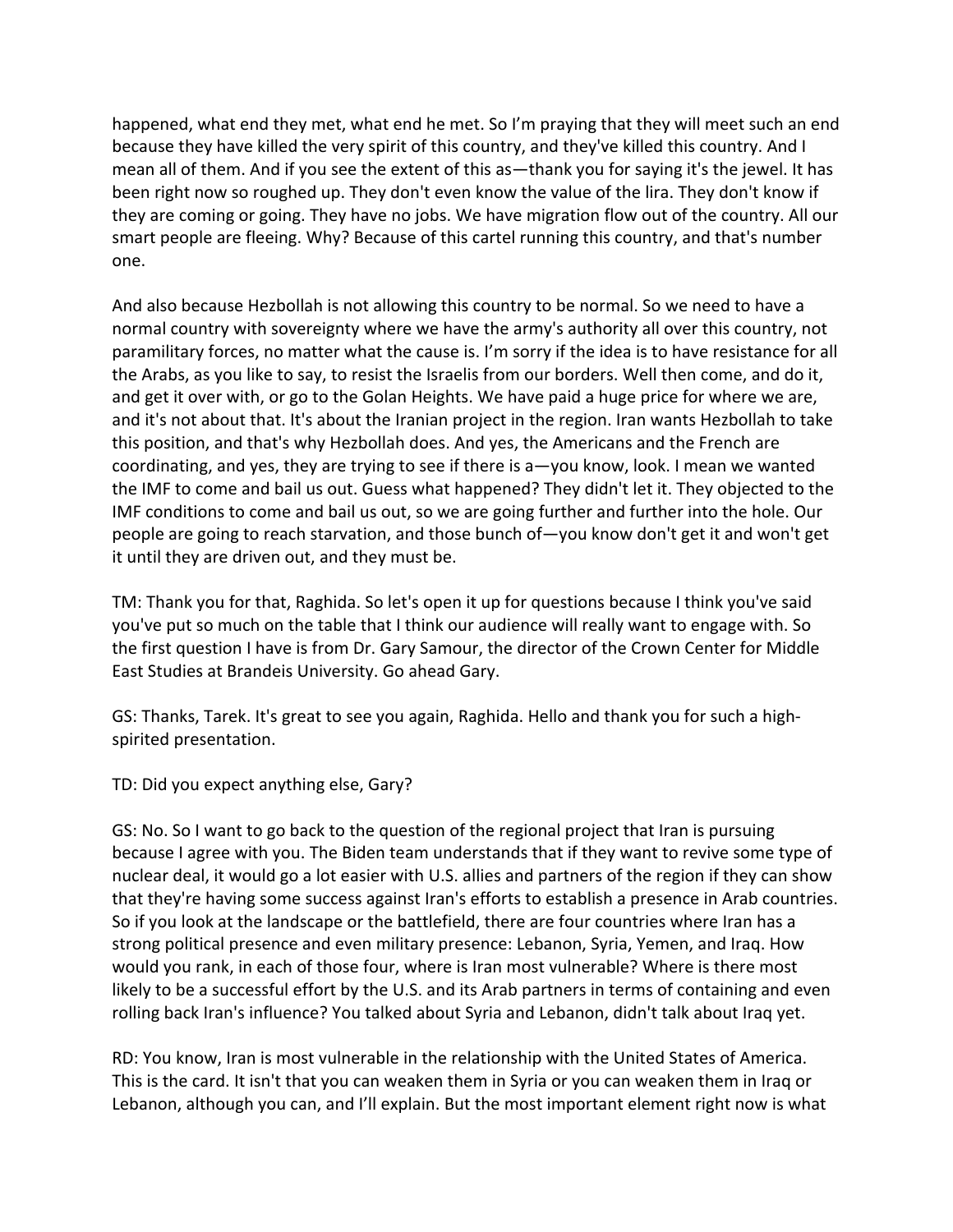the Biden administration will tell Iran, whether it is in Iraq—let's take Iraq as an example. Iraq has not been able to be normal country. It really hasn't. I mean look. I mean there are American forces in Iraq. And Hash al-Shaabi of the Popular Mobilization Force in Iraq reports back to Tehran, and they are very powerful, and they are overthrowing many of the decisions of the government of Iraq. It's a great, grand country that is under, you know, the influence of Iran big time still. So now, the Saudis, I think, they were trying to see if they could come in and sort of offset the total impact of Iran inside of Iraq. I think Iraq is totally essential for the Biden administration to revisit, to take a look at it to see how can we help Iraq? This is really the bonanza for Iran. It has been.

Lebanon is important to Iran in as far as Hezbollah is concerned. Hezbollah is the most valuable card in the hands of Tehran for disruption, for activities inside Lebanon, inside Syria, inside Iraq, inside the Gulf states, and inside, of course, Yemen. It's the most valuable car. In Syria, again truthfully, if it had not been for Iran and Hezbollah, I don't think Bashar al-Assad would have been sitting there. I remember who saved him from foreign adversaries? It was Hezbollah.

So I think the most important thing Biden administration could do is to really look at Iran left, side, and center, not only through the nuclear vision. You got to look at Iran through the regional activities in order to even win a better deal on the nuclear. Look, I don't think we're going to go back to the JCPOA, Gary, and just say hey it is as it's not going to happen. There's too much that has taken place. So come back strong, and you've been already strengthened by a lot of sanctions that have weakened Iran. Now Iran, of course, is threatening I'm going to go to China. I'm going to have a pact with China. But guess what? If Biden and China have a different conversation, I don't think China is going to come to say excuse me, I want to favor Iran over a better relationship with the United States. So let's be clear on that. I think it would be magnificent, and I think I'm repeating myself. And I think it is, you know, my wishful thinking, and hopefully it's a policy that I will push. And I hope you'll push it with me that Biden team will put on the table the issue of where Iran is in terms of its interventions, how well is it doing for itself, and for the places where it's intervening, and what's this cost to the Iranian people inside of Iran?

TM: Great Raghida. Thank you for that answer. I want to just remind our audience if you do ask a question, it will be recorded because we are recording this event, so just please be aware of that. I think we have time for a couple of more questions. So the next question I have is from John Lamb. Go ahead sir.

JL: Good afternoon and thank you again for a really terrific presentation. I just wanted to follow up on your comments about Lebanon, and as you know, the president Macron has a special envoy there today and tomorrow, I think. I guess to sort of try to stir the fire a little bit, two questions number. One, do you think there was any formal coordination with the sanctions imposed most recently on Gebran Bassil and do you think there's any real possibility of a government d'admission? as it were to actually be formed and for any real reforms to be made considering that the people that appear to be, you know, Saad Hariri and the rest, the usual retreads.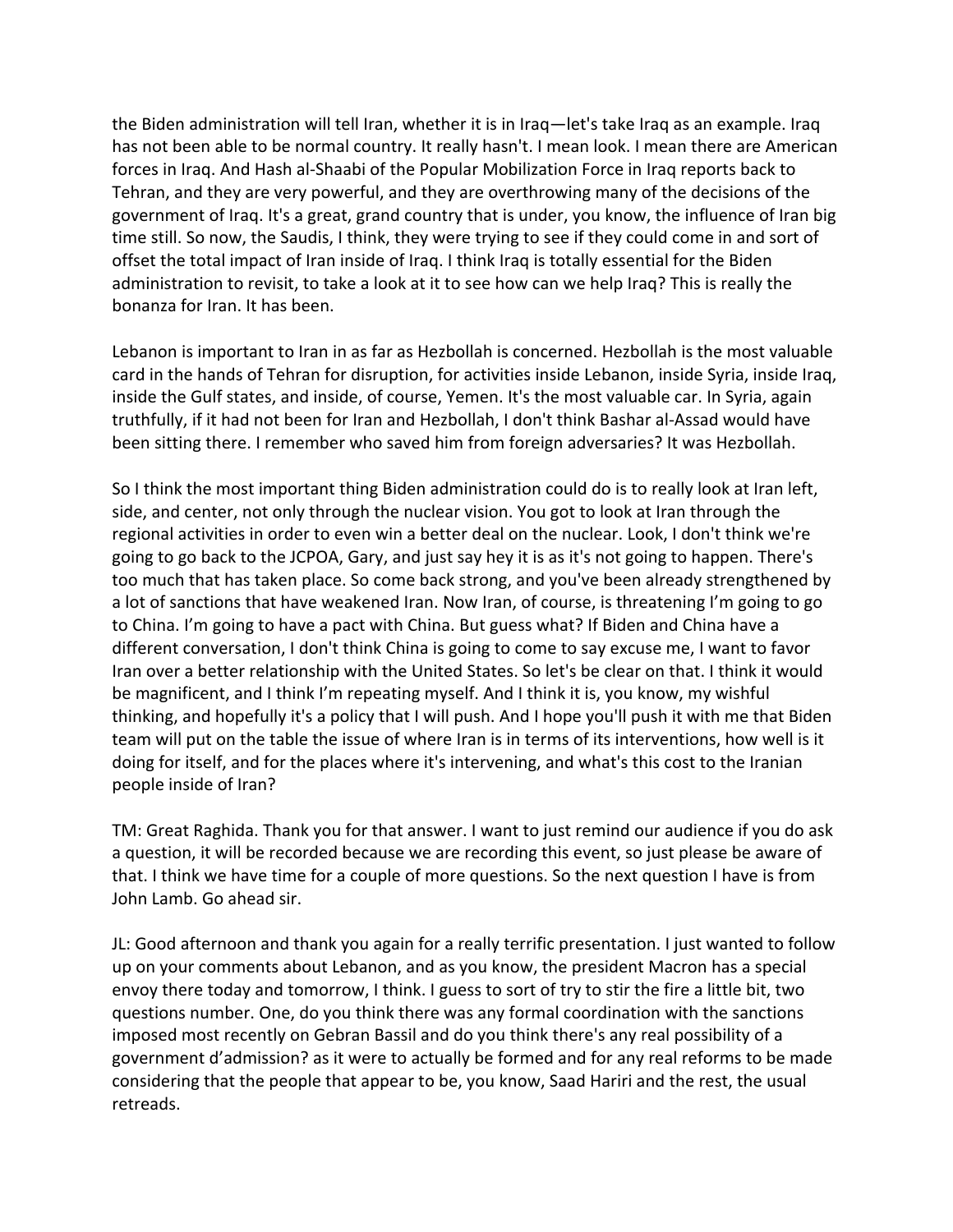RD: John, thanks for asking about Lebanon. Thank you very much. I appreciate it. I think, and as far as your first question about whether there was a formal, I'm pretty sure that the administration told somebody in Paris that a couple of days before at least that this is happening in a couple of days. And as far as the sanctions against Gebran Bassil, I'm pretty certain of that. I don't have it as information, but I am, you know, pretty confident in what I'm saying because they are coordinating. It's not that the French are operating in a vacuum. The Americans are saying go for it. Do your best. Convince them to do the right thing. Then have them deliver. But if not, you promise that you will also come along with the sanctions. So that is number one

Number two, the Gebran Bassil thing is not small. No, it's major. Guess who else afraid of sanctions coming, and they are coming. I'm told more sanctions are going to come. I don't have names, and I will not volunteer any names, but I think anyone who thought of himself, because I should say himself because we normally don't have women doing policy in this country because they think they're better than us. So I think those who have thought they would get away with what they called tesfia? which means—help me out John here. What's the right word for it? You know, when they made an arrangement with Hezbollah. Any government that has been making the arrangement with Hezbollah or is planning to make an arrangement with Hezbollah is not going to be unnoticed by the Trump administration from now till January. And so, you know, fascinating receivement?. It may be people that you would think it's so unlikely, and they're very nervous. They are. I assure you.

Saad Hariri—my column is, you could find it on my social media but in the international and in Arabic. You could find it on LinkedIn, on all the social media. And I really was very critical of him to say, well who gave you the right to assign this ministry to the Sunni, the Shiite or that one for the Christians? Who are you? Like why do you think you are entitled to do that because you want to become, again, a prime minister? I don't think he's going to succeed, but I'm taking a big gamble by saying this outright. I don't think he's going to be able to form a government because Hezbollah would not allow him to form the government without them, being the upper hand. Although, they really want it. I mean, okay, Hezbollah and the Iranians are very nervous about what the Trump administration will do from now to January, so they might ease up a little bit. And I'm now rethinking what I just said. They might ease up, and they might just like buy time. And in order not to go under the sword right away— let's see if I'm right on this. I'm just thinking out loud now. But I think it's a bit too late. In certain cases, I think the sanctions are in the Treasury Department against many Lebanese, and let me tell you, there are a lot of nervous men around.

TM: That's great. I mean you're breaking news right and left in this interview. Okay we have time for one more question, and that will be from Dr. Lana Salman, a fellow Lebanese and a postdoctoral fellow here at Harvard this year. Go ahead Dr. Salman.

LS: Thank you Raghida for a wonderful conversation. So my question is also about Lebanon, and I wanted to ask you, do you think the Biden administration would support in any way the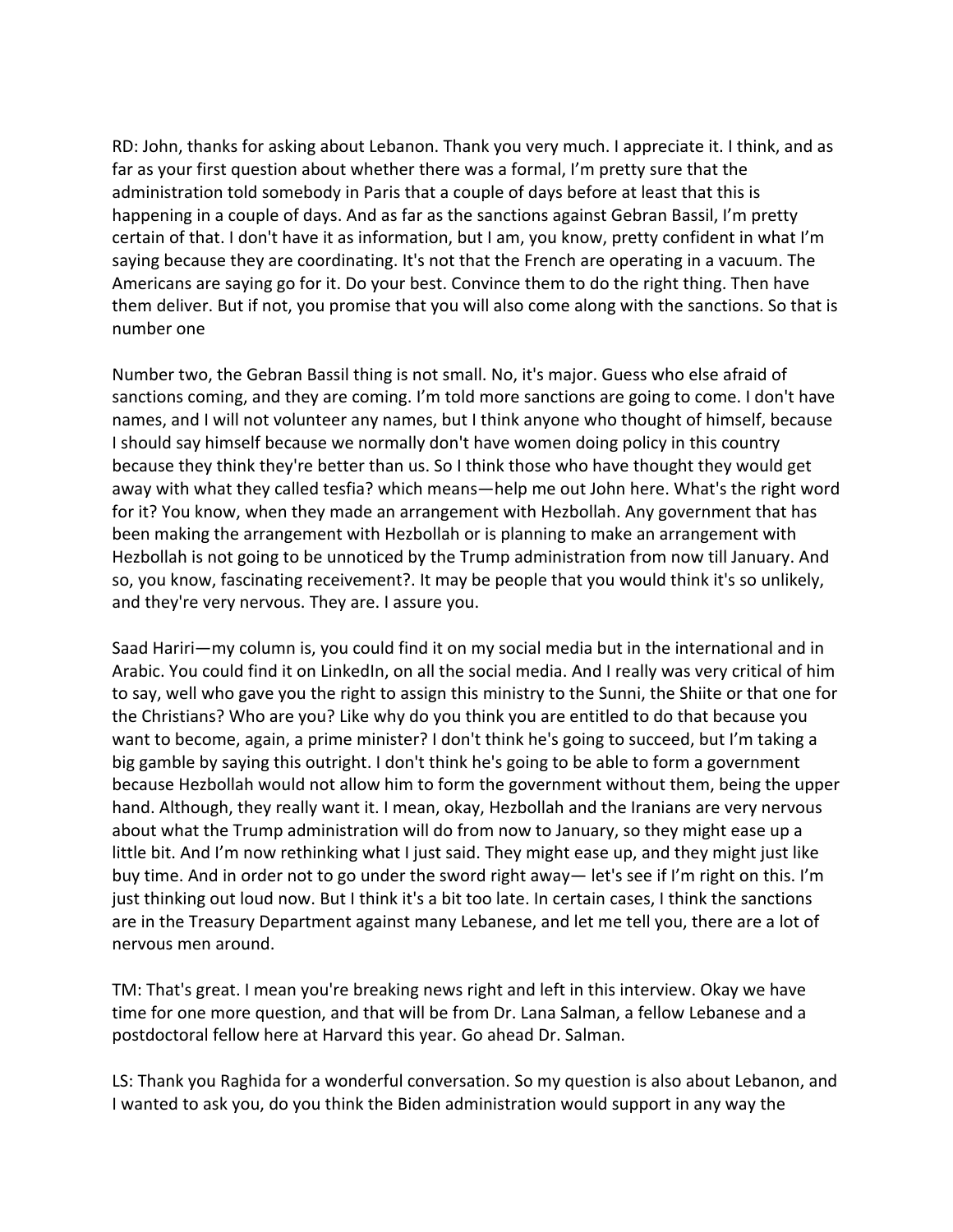reconstruction of the port? Today marks the hundredth day since the explosion, and it's as if nothing happened with this sort of government that we have. Do you think with these politicians in place, there will be any support for the reconstruction of the port? And my other question is do you believe that the revolutionary movement that was underway in Lebanon, no matter how fragmented, still has a chance at survival? Especially that the last week or so, our universities our private universities, USJ and AUB; they're organizing elections and independent students are running for these elections, and we know politics starts from these places.

RD: Thank you Lana. Listen, I'm going to start with your second question because I want to end up speaking about what Biden could do for Lebanon. The revolutionary movement was breathtaking in the beginning, and then it was infiltrated, not only by the organized parties who took the decision that they're going to oppress it. And you know, just that. It was not supposed to succeed from that point of view. It's unfortunate that it was infiltrated by individuals whose tendencies are either leftist or communist or what have you. So they, all of a sudden, change the whole focus from the revolution for, you know, bringing down the government's grip on the country to saying what, you know, to attacking private property, burning private property. They made it a revolution against the banks. Of course, the banks and the central bank are part of the problem, but it was not supposed to be against them in absorbing the others, serving the agenda of these parties that that have ruled this country despite its people for so long. So I think it fumbled, and it faltered this revolution. Does it have a chance? It should. It must at one point, but they need to grow up. Everybody involved in it, grow up. You know, it's not a picnic. Revolutions are not a picnic. They cost lives. They need resilience. They need persistence, and they need a strategy. They don't even have a strategy. It's good that the Trump administration supported the revolution and declared support for what the Lebanese people want, and I pray that the Biden administration does the same and even if there is any guidance, fine. I mean what is this accusation? That you support the aspirations of people to say we want to get rid of the ruling elite that has deprived us of negotiating with the IMF, deprived us of having a decent living, deprived us of understanding where we are? And then, you know, robbing us, taking our money, no less than that. So I hope that this happens.

Now to the explosion of the port. Look, I am a direct victim of that explosion. I lived across the street from the Beirut port. I had my dream home that I sort of—you know, I knitted my dream you know. The Lebanese diaspora, I spent 40 years in the United States. I worked very hard. I came back to Cologne. I took an apartment that I loved, and I started a life. And one day, those people who have not let us know why they had nitrate stored in the midst of a civilian area, one day that explosion came, and an equivalent to an atomic bomb came into my home and devastated it. I do not have a home. So, well I am strong, and I'm grateful that I was not at home because had I been there or any the people who worked with me, my team, with the Beirut Institute, we wouldn't be talking right now. I'm just telling you if you walked in there you would just say gracious god what happened? And it is that sort of suffering that the people in Mar Mikhael?, Geitawi?, in Achrafieh, in all these areas. You have no idea how painful it is to walk through every time I go to bed because now I'm outside of Beirut. Every time I walk through, I swear to you my heart bleeds. I feel pain in my stomach. I come back to where I am